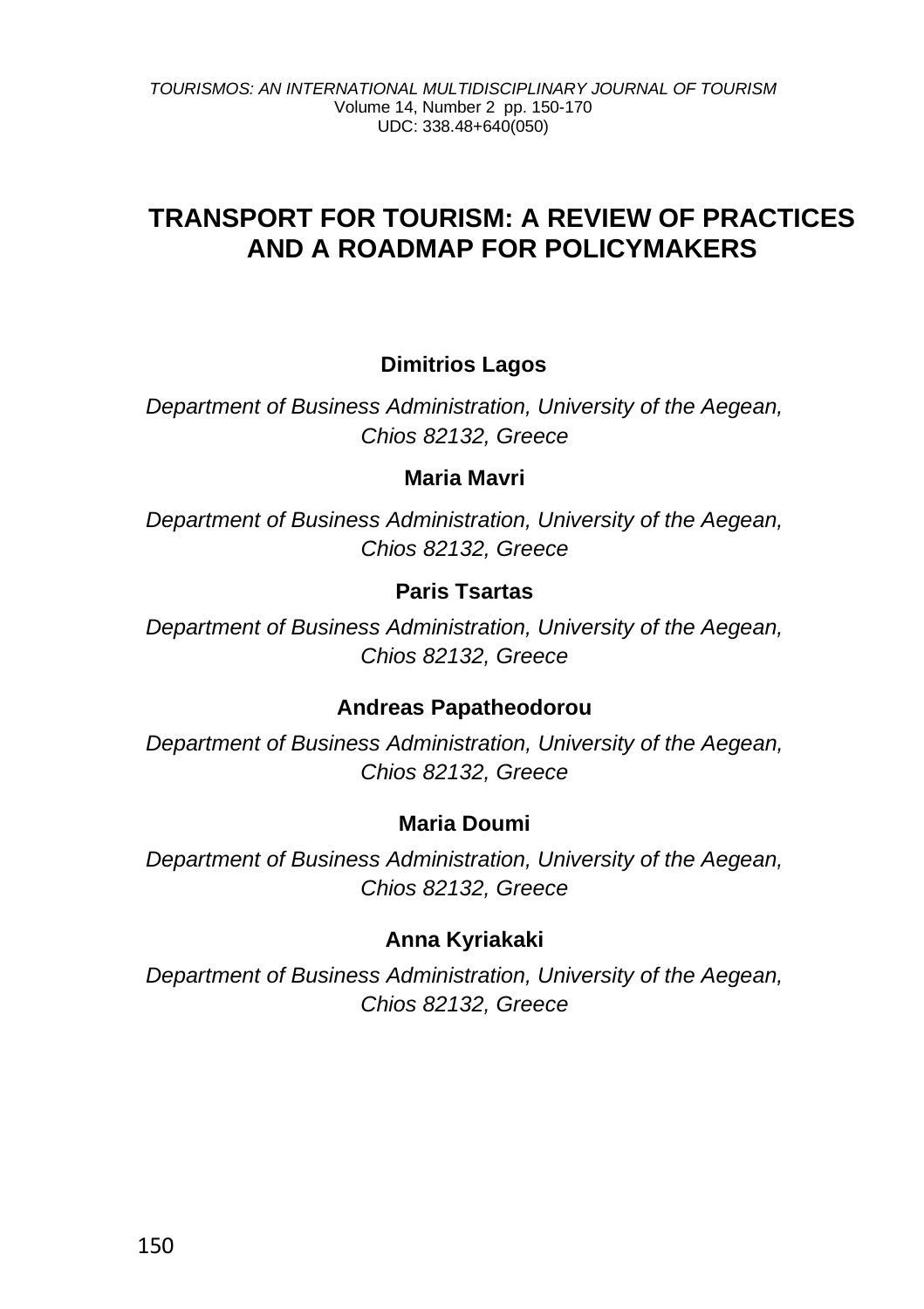*The development of transport infrastructure is a prerequisite and a fundamental factor in tourism sector growth, as without the variety of transport means (i.e. tourist transport by air, by water, on land) and modes (i.e. mass transportation, independent means of travel) tourism industry would not be able to exist. In this context, tourism embraces all the transport systems, from local transit systems to global air connection among destinations. This paper discusses transport for tourism issues with emphasis on practices observed in the rail, yacht and cruising sectors. Policy implications are then thoroughly discussed to suggest a roadmap for those working in the area.*

**Keywords:** *transport, tourism, rail, yachting, cruising*

## **4 INTRODUCTION**

Transport is a complex activity, impacting the outcome of people travelling and the main cause of the growth of tourism. Hence, transportation expresses the primary intention to fulfill travelers' needs, that is, the sightseers to the genuine site where the travel industry administrations are performed (Shah, 2019). Tourism development brings significant benefits to the local economy that governments and local authorities, as the responsible bodies who define the transport policy are obligated to plan and maintain or/ and develop the current tourism infrastructure, as well as to ensure and invest in improving road networks and airport facilities, especially in destinations that have limited economic opportunities other than tourism. Taking into consideration that the accessibility of a tourist destination is mainly the outcome of price (in absolute terms, as well as in comparison with competing destinations) and time (i.e. travel time between points of origin and destination) (Holloway & Humphreys, 2016), a further understanding of adequate transport links to destinations is imperative to ensure and recognize that a range of transportation means are often used in sequence by modern day travelers.

Land transport is often neglected in the view of transport and tourism, although it is the predominant mode of travel for many domestic trips (Page, 2003) in contrast to air transport that is the main mode for international tourism, which normally entails travel over long distances (Rodrigue, 2020), as well as the rapid air connections have already

Except where otherwise noted, this work is licensed under **1** S C Except where otherwise noted, this work is licensed under<br>http://creativecommons.org/licenses/by-nc-nd/3.0/

<sup>©</sup> University of the Aegean. Print ISSN: 1790-8418, Online ISSN: 1792-6521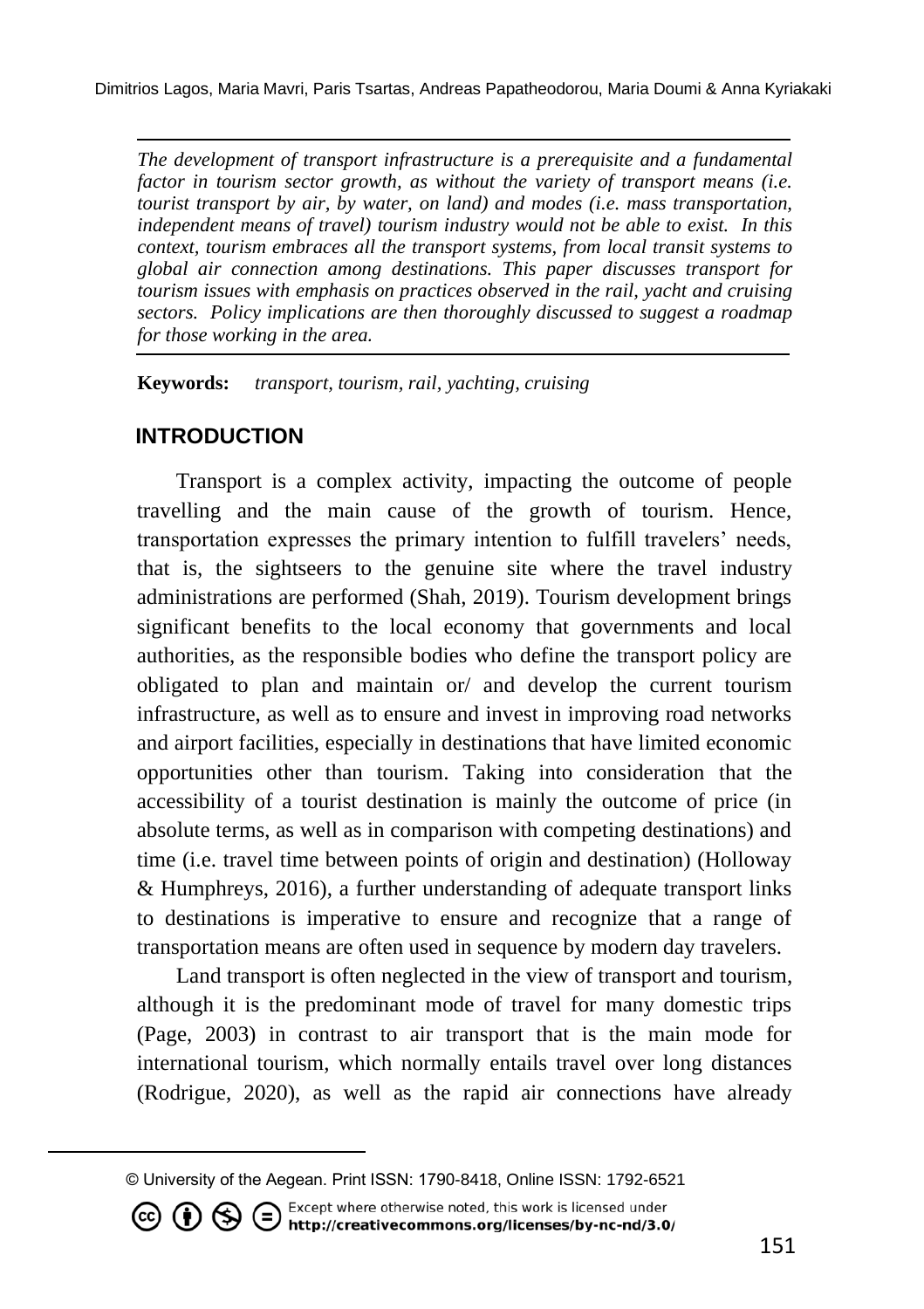formulated a dominant market, which is raised by the early 1970s. The share of air travel has increased from 46% in 2000 to 58% in 2018, while land transport has decreased from 49% to 39% in the same period (UNWTO, 2019).

Tourist transport on land covers a variety of distinct forms: car and coach travelling and rail transport. Automobile transportation is important in short distances as private means of transports (car, motorcycle etc.) provide passengers with a new freedom of movement, increasing opportunities to take day excursions as well as longer trips. Hence, travelers decide the route and the length of the journey and avoid intermediate transfers, in the sense that the whole trip, from door to door can be achieved. Car travelling has long been favored over public transport, while coach travelling referred to any form of publicly or privately operated road service for travelers, other than local scheduled bus services (Holloway & Humphreys, 2016). Coach travelling uses the same road networks as cars (Rodrigue, 2020) and describes tour and excursion operations, private hire services and transfers services from one destination to another, as well as coach routes may be both domestic (i.e., short local tours and/ or local mass tourism transportation) and international. In accordance with land transportation, it can be noticed that some transport can form part of the attraction of a destination because it can offer memorable experiences to visitors, such as a rail journey on the Orient Express through Europe or the Blue Train through the African countryside (Holloway & Humphreys, 2016). Over the decades, railways have been a part of the public transport system, but, nowadays, are no longer considered the main mode of transportation for tourist purposes. In fact, according to UNWTO (2019), it is estimated that barely 2% of international tourist journeys use railways as mode of transportation. Rail travel become more attractive for tourism purposes, as the railways systems of several countries, notably in Europe, massive investments for long-distance routes have been seen and highspeed services as well (Rodrigue, 2020).

Air travel contributed to the phenomenon of mass international tourism (Holloway & Humphreys, 2016) and is by far the most effective transport mode for international tourism, which normally entails travels over long distances (Rodrigue, 2020). However, nowadays, the pandemic crisis and the negative impacts of the spread of COVID-19 have negatively affected the airline industry more severely than it has affected other sectors.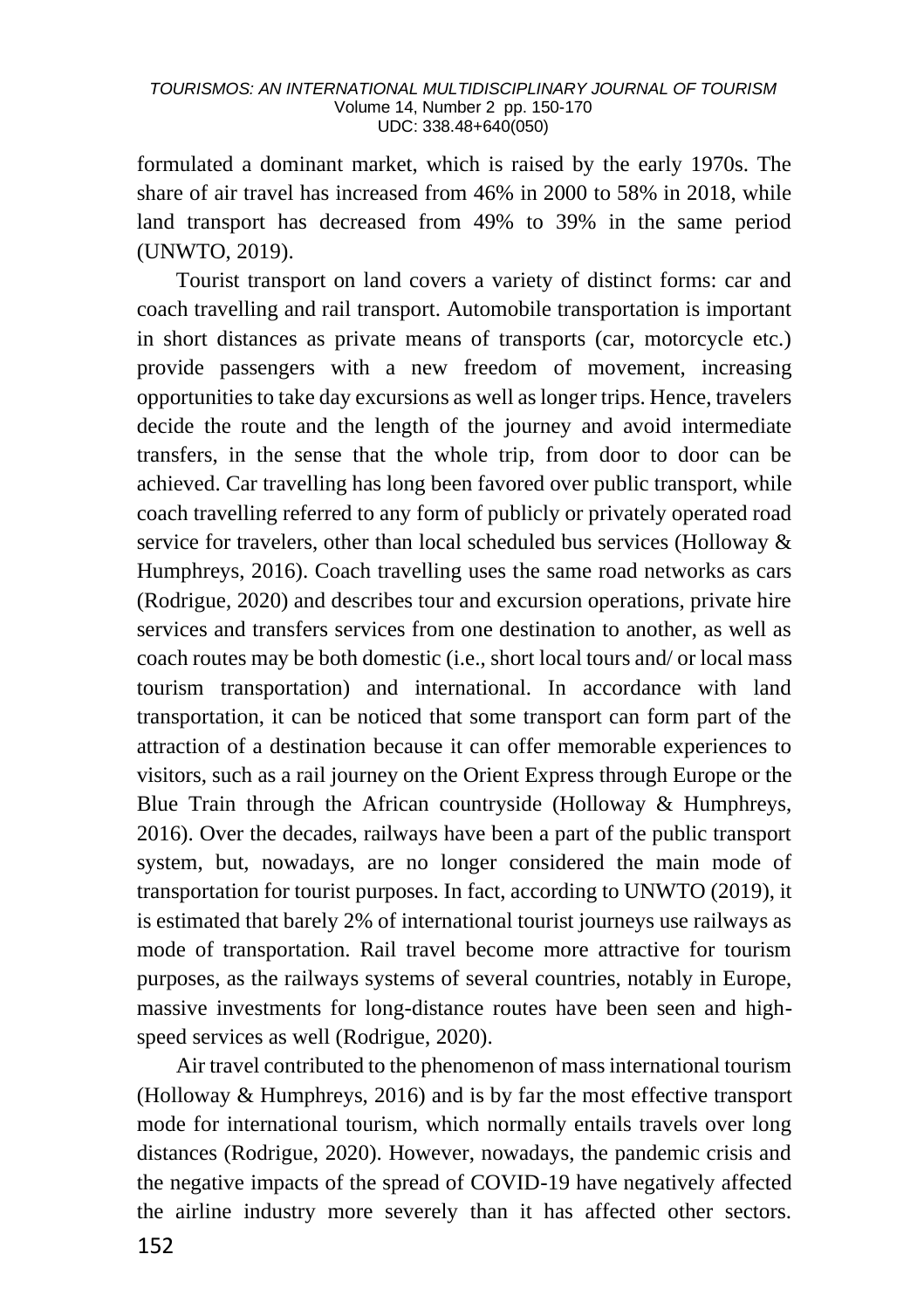According to IATA (2020), passenger demand evaporated as international borders closed and countries locked down to prevent the spread of corona virus and passenger revenues are expected to fall to \$241 billion, in 2020 (down from \$612 billion, in 2019).

Travelling by water may be considered as the synonymous of relaxing holidays, as cruising requires the luxury of free time and historically expressed a more expensive type of holiday than air travel. According to Holloway & Humphreys (2016) water transport divided into five distinct categories: line voyage shipping (i.e., port-to-port), cruise shipping, short sea shipping (i.e., ferries), inland waterway and excursion vessels, and privately chartered or owned pleasure craft. According to Cruise Lines International Association [CLIA] (2019), the cruise industry continues to grow throughout 2019, as 30 million passengers cruise globally, up 6% from 28.2 million in 2018 and continues to make a positive impact on communities around the globe by sustaining 1,108,676 jobs equaling \$45,6 billion in wages and salaries and \$134 billion total output worldwide in 2017. In Greece, line voyage shipping becomes a notable tourist industry, as there are just 15 air terminals to serve 95 islands (Shah, 2019), while cruise ships expressed another significant market segment for tourism.

Having the above in mind, this paper reviews practices in transport for tourism focusing on rail and maritime transport. Section two discusses issues related to rail transport and section three examines the role of the cruise and yachting sectors. Section four then elaborates on policy implications while section five summarizes and concludes.

## **RAIL TRANSPORT: IMPLICATIONS FOR TOURISM**

Tourist trains whether heritage railways or ones of cultural, ecotourist or other topical interest are in operation in several countries around the world, offering dedicated tourist experiences to passengers / tourists and a multitude of social and economic benefits to the regions and countries in which they operate.

At the policy level, several countries show a certain tendency to renovate the railway networks and coaches and to add all sorts of up-todate facilities like bars, accessibility options for people with mobility problems, special services addressed for families with children as well as technological perks such as free Wi-Fi the possibility of online ticket issuing and booking and such. Moreover, many countries made the obvious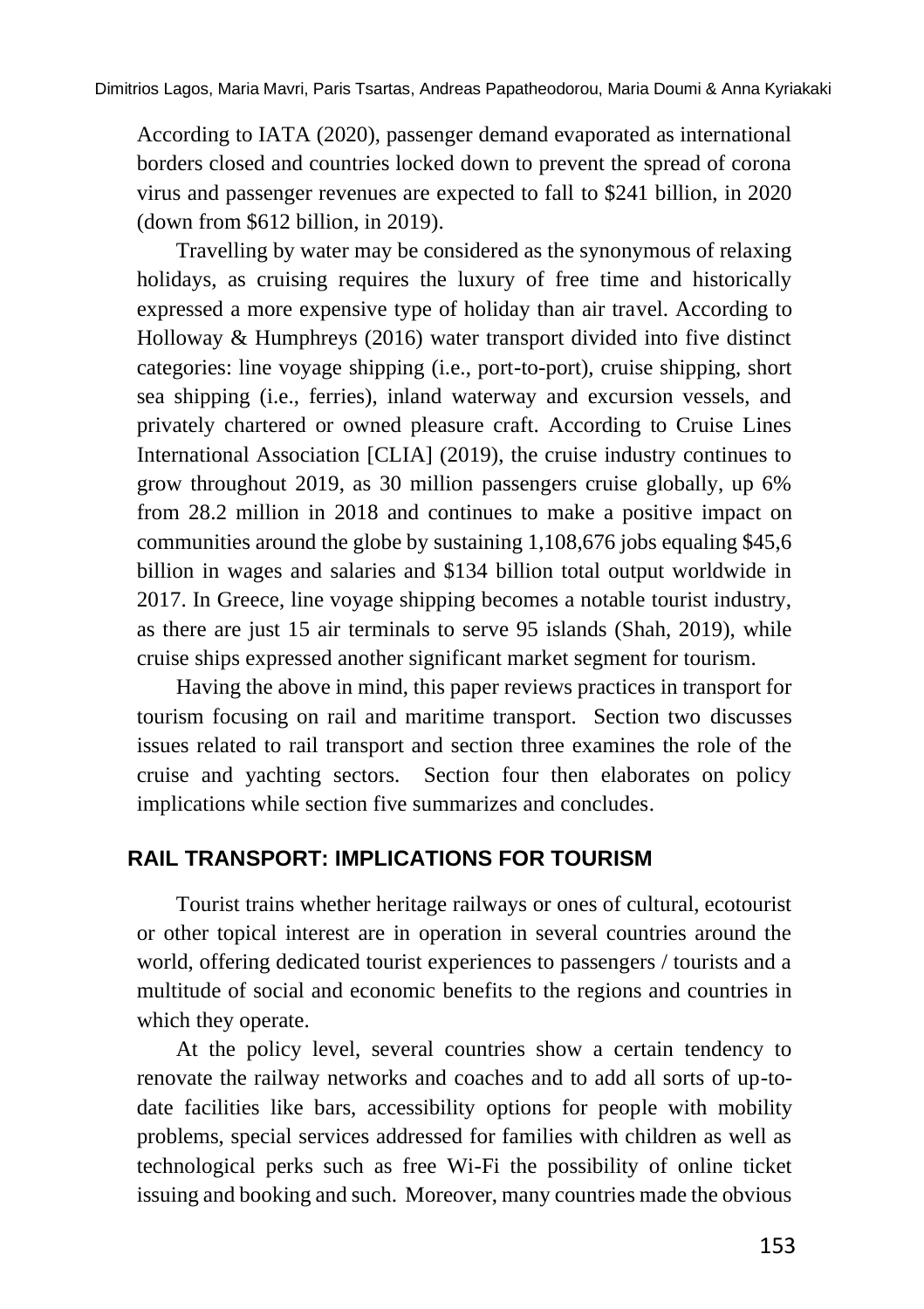#### *TOURISMOS: AN INTERNATIONAL MULTIDISCIPLINARY JOURNAL OF TOURISM* Volume 14, Number 2 pp. 150-170 UDC: 338.48+640(050)

connection between railways and tourism and proceeded to maintain and restore heritage lines which function as tourist attractions. Examples of this tendency include the Carpathian tram, the Orient line connecting Paris to Istanbul, the Diakopto – Kalavryta Rack Railway in Greece to name but a few. In Greece, according to the Hellenic Railway Reconstruction Plan (SAES, 2008), the responsibility for the construction and maintenance of the railway lines is assigned exclusively to the company ERGOSE, while the management of the trains and the transport projects is undertaken by TRAINOSE. In relation to the tourist trains, TRAINOSE renovates and secures the regular operation of three tourist lines, the Pelion historic train (known as Mountzouris), the Diakopto – Kalavryta Rack Railway and the line connecting Katakolo to Ancient Olympia.

Railway turned out to be a worldwide less expensive mode of transport (Sampaio and Daychoum, 2017) especially when compared to other transport options, as it holds a significant advantage over them in terms of fuel consumption per unit transported. In addition, a positive aspect of its future development lies in the fact that railway transport is set to follow soon the example set by low-cost airlines. Corporate strategy of large companies such as the French SNCF and the German Deutsche Bahn consists in offering cheap tickets to attract new customers and thus acquire a competitive advantage in the transport sector (etravelnews, 2018a). A case in point are the Thalys IZI trains which starting from April 2016 offer a slower but cheaper way to cover the distance in the Paris-Brussels line, an offer comprising the possibility to travel without the advantage of a seat in the train's bar (etravelnews, 2016).

Many countries are going through a period of recession and commuting by rail is a cost-efficient option that allows people in the lower income brackets not only the possibility to travel, but to travel abroad. Moreover, railway networks create jobs and guarantee the connectivity of remote areas within any given country and outside its borders, thus reducing any "disadvantages" of said areas and geographical discontinuity overall. In the same perspective, one must underline the cultural significance of certain lines, the restoration and operation of which offers a twofold advantage. Railways contribute to the protection of the local heritage and tradition while favoring the tourists / passengers' acquaintance with elements of said tradition, culture and eventually locality of the destinations concerned.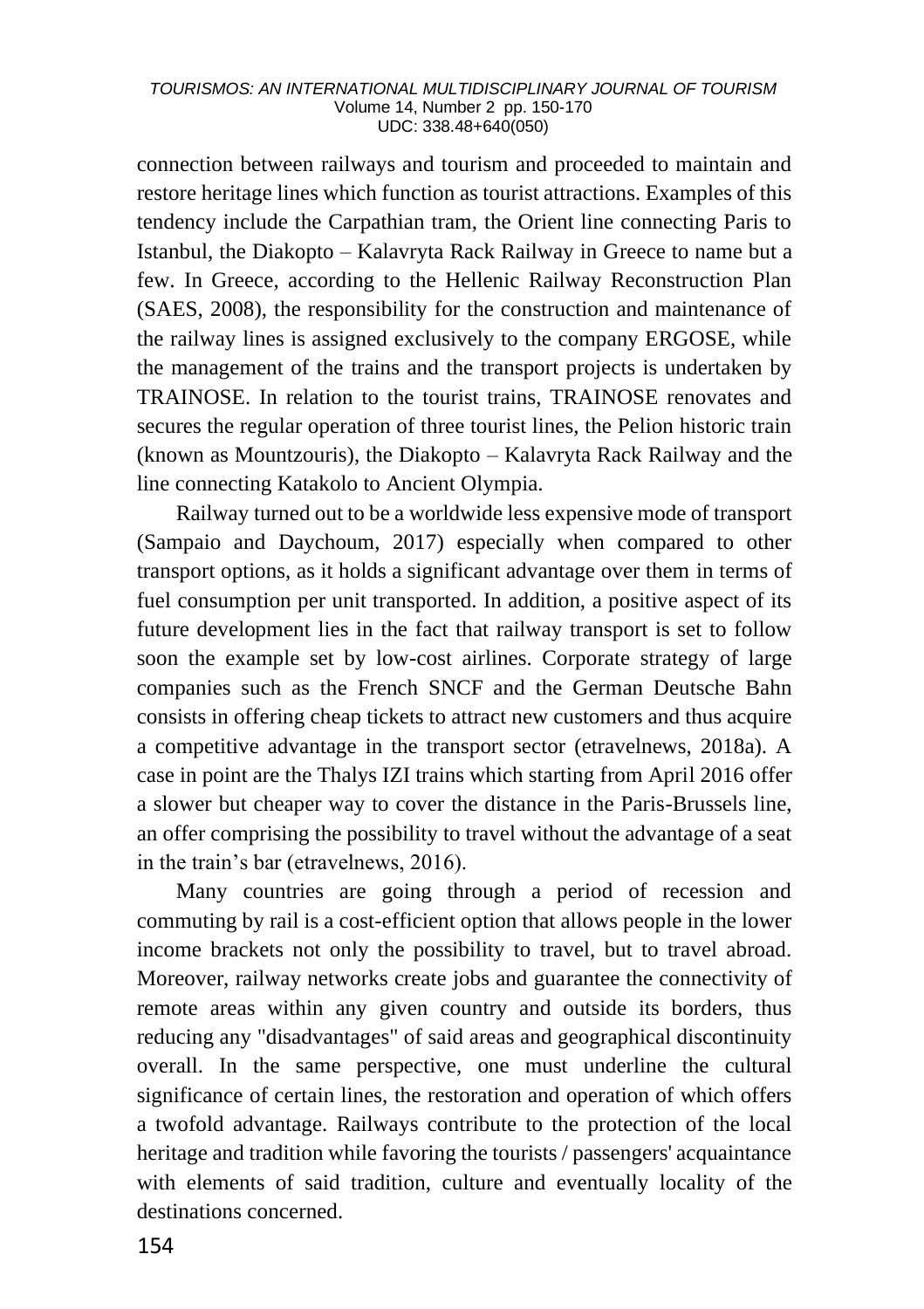Dimitrios Lagos, Maria Mavri, Paris Tsartas, Andreas Papatheodorou, Maria Doumi & Anna Kyriakaki

Over the last decades, trains have been renovated, wagons are becoming more comfortable and technologically advanced services are offered. Steam engines have been replaced by diesel ones, the result of which are High Speed Trains or HST, which enable the railway mode to successfully compete with airplanes and cars on medium-range routes. An impressive development in HST is the adoption of Maglev (Magnetically Levitated) trains technology. Maglev trains are propelled by two sets of magnets, and can develop speeds more than 500 km / h. In this context, railway is emerging as a cost efficient and fast mode of transportation for long range travels also. Railway is not only a cost-efficient mode of public transportation, especially for medium and long rage travel; it is also a more energy-efficient and environmental-friendly one (Pastori, 2010). In the era that saw the reduction of greenhouse gas emissions going to the top of every policy agenda, this is an important asset.

Table 1: Number of railway passengers (in thousands) by EU country and by mode of transportation for the year 2017-2018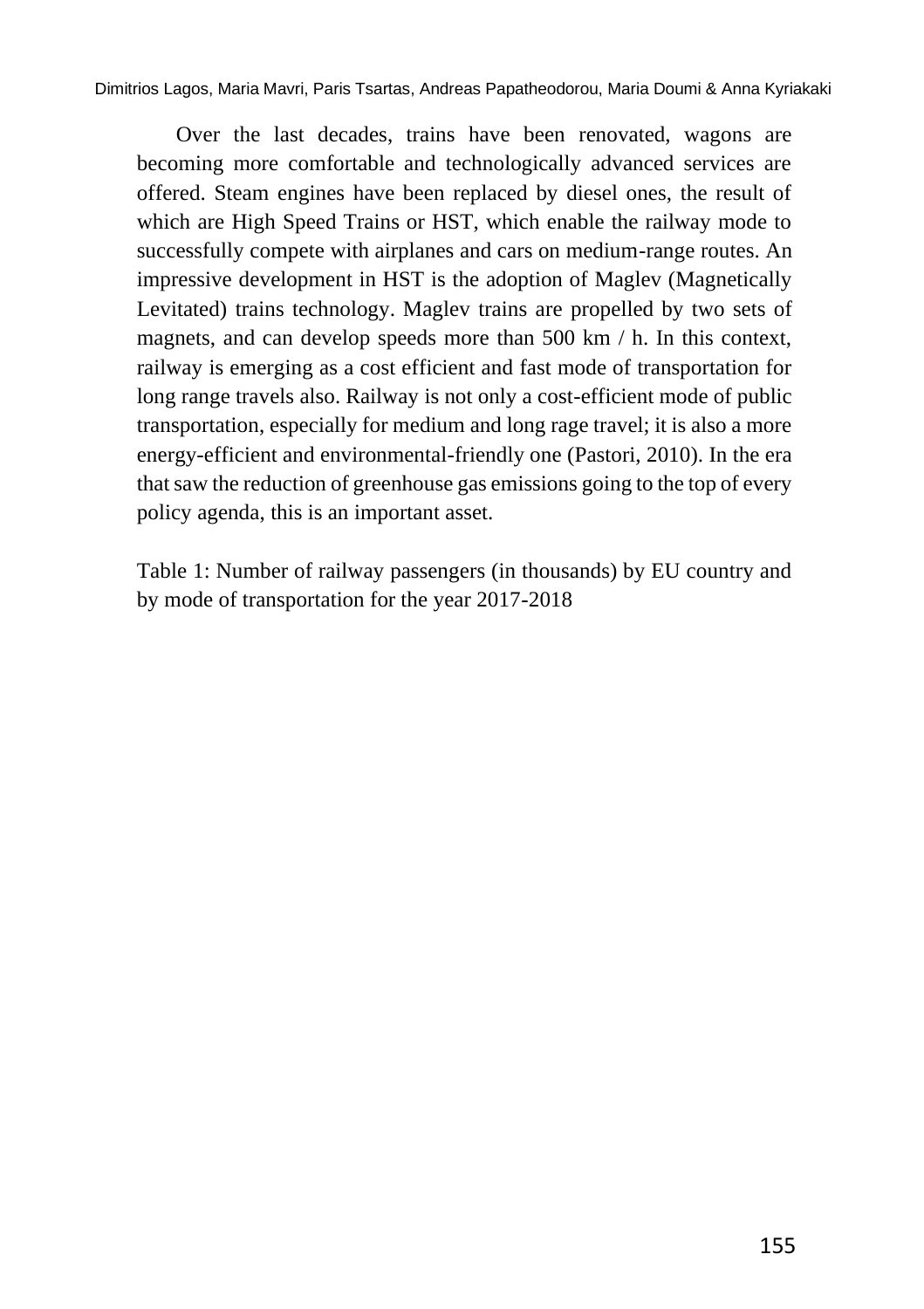#### *TOURISMOS: AN INTERNATIONAL MULTIDISCIPLINARY JOURNAL OF TOURISM* Volume 14, Number 2 pp. 150-170 UDC: 338.48+640(050)

|                        | <b>National</b> |              |                             | <b>International</b> |                |                             | <b>Total</b>      |              |                            |
|------------------------|-----------------|--------------|-----------------------------|----------------------|----------------|-----------------------------|-------------------|--------------|----------------------------|
|                        | 2017            | 2018         | Change<br>2018/2017<br>(96) | 2017                 | 2018           | Change<br>2018/2017<br>(96) | 2017              | 2018         | Change<br>2018/2017<br>(%) |
| <b>EU-28</b>           | 9635743         | 9766383      | 1.4                         | 151 311              | 153 468        | 1.4                         | ÷                 |              |                            |
| <b>Belgium</b>         | :c              | $\mathbf{c}$ | $\infty$                    | to:                  | $\overline{c}$ | C                           | $\overline{c}$    | :c           | $\overline{c}$             |
| Bulgaria               | 20 411          | 20 5 34      | 0.6                         | 784                  | 795            | 14                          | 21 195            | 21 3 29      | 0.6                        |
| Czechia                | 176932          | 182 513      | 3.2                         | 5791                 | 6775           | 17.0                        | 182724            | 189 288      | 3.6                        |
| Denmark                | 193 928         | 192 211      | $-0.9$                      | 12638                | 13 096         | 3.6                         | 206 566           | 205 307      | $-0.6$                     |
| Germany                | 2815592         | 2865171      | 1.8                         | 15851                | 15 387         | $-2.9$                      | 2831443           | 2880558      | 1.7                        |
| Estonia                | 7 3 2 6         | 7652         | 4.4                         | 107                  | 107            | $-0.3$                      | 7433              | 7759         | 4.4                        |
| Ireland                | 45 130          | 47546        | 5.4                         | 375                  | 414            | 10.5                        | 45 505            | 47960        | 5.4                        |
| Greece                 | 15 3 3 7        | 16778        | 9.4                         | 22                   | 17             | $-21.0$                     | 15 3 5 9          | 16795        | 9.4                        |
| Spain                  | 592 284         | 595 114      | 0.5                         | 1070                 | 1029           | $-3.8$                      | 593 354           | 596 143      | 0.5                        |
| France                 | 1 2 3 7 3 5 3   | 1 206 606    | $-2.5$                      | 40 126               | 40 198         | 0.2                         | 1 277 479         | 1246804      | $-2.4$                     |
| Croatia                | 19513           | 19942        | 2.2                         | 290                  | 301            | 3.8                         | 19803             | 20 244       | 2.2                        |
| Italy                  | 846 081         | 863 992      | 2.1                         | 2676                 | 2596           | $-3.0$                      | 848757            | 866 588      | 2.1                        |
| <b>Cyprus</b>          | $\overline{a}$  |              |                             |                      |                |                             |                   |              |                            |
| Latvia                 | 17 3 27         | 18075        | 4.3                         | 167                  | 166            | $-0.4$                      | 17494             | 18 24 2      | 4.3                        |
| Lithuania              | 3855            | 4 3 0 0      | 11.5                        | 322                  | 366            | 13.6                        | 4 176             | 4665         | 11.7                       |
| Luxembourg             | 16 523          | 17 155       | 3.8                         | 6 407                | 6 176          | $-3.6$                      | 22930             | 23 331       | 1.7                        |
| Hungary                | C               | C            | $\infty$                    | $\mathcal{C}$        | $\ddot{c}$     | $\mathbf{C}$                | $\ddot{\text{c}}$ | :c           | $\overline{C}$             |
| <b>Malta</b>           | à,              | ä,           | ä,                          | ×.                   | ä,             | u,                          | ×,                | u            | ÷                          |
| <b>Netherlands</b>     | 'c              | $^{\circ}$ c | C                           | te.                  | $\overline{C}$ | :c                          | $\overline{c}$    | $^{\circ}$ c | ${\rm C}$                  |
| <b>Austria</b>         | 245 224         | 262719       | 7.1                         | 9 2 6 9              | 9918           | 7.0                         | 254 493           | 272 637      | 7.1                        |
| Poland                 | 291 500         | 297 230      | 2.0                         | 1548                 | 1823           | 17.7                        | 293 048           | 299 053      | 2.0                        |
| Portugal               | 141876          | 147 408      | 3.9                         | 251                  | 173            | $-31.1$                     | 142 127           | 147 581      | 3.8                        |
| Romania                | 67 142          | 64 539       | $-3.9$                      | 188                  | 176            | $-6.3$                      | 67 330            | 64715        | $-3.9$                     |
| Slovenia               | 12592           | 12677        | 0.7                         | 410                  | 428            | 4.2                         | 13 002            | 13 10 5      | 0.8                        |
| Slovakia               | 71474           | 73 380       | 2.7                         | 3 4 4 2              | 3885           | 12.9                        | 74916             | 77 265       | 3.1                        |
| <b>Finland</b>         | 85 155          | 86 951       | 2.1                         | 548                  | 552            | 0.7                         | 85703             | 87502        | 2.1                        |
| Sweden                 | 217 668         | 235 330      | 8.1                         | 12 14 9              | 11 160         | $-8.1$                      | 229 817           | 246 490      | 7.3                        |
| <b>United Kingdom</b>  | 1737710         | 1762710      | 1.4                         | 19649                | 20 521         | 4.4                         | 1757359           | 1783 232     | 1.5                        |
| <b>Norway</b>          | 72968           | 77 298       | 5.9                         | 593                  | 442            | $-25.5$                     | 73 561            | 77740        | 5.7                        |
| Switzerland            | 490 259         | 482 376      | $-1.6$                      | 10 3 36              | 10 677         | 33                          | 500 595           | 493 053      | $-1.5$                     |
| Montenegro (')         |                 |              |                             |                      | ×.             | y.                          | 927               | 992          | 7.0                        |
| <b>North Macedonia</b> | 495             | 534          | 7.9                         | 5                    | 6              | 13.8                        | 500               | 540          | 7.9                        |
| Turkey                 | 85 206          |              |                             | 132                  | ÷              |                             | 85 338            |              |                            |

(:) not available: (-) not applicable: (c) confidential.

(\*) Totals are the sum of quarterly data

Source: Eurostat (online data codes: rail\_pa\_typepas and rail\_pa\_quartal)

#### Source: Eurostat 2020

According to the Eurobarometer, 80% of European citizens principally from Great Britain and countries of Central and Northern Europe use the train as their mode of transportation (European Commission, 2018). More specifically and according to data from the European Railway Community (CER) 9.7 billion passengers in Europe traveled by train in 2016. The highest rate of passengers was observed in Austria, amounting to 27%, a country followed by Germany with 22%, Slovakia with 21% and Luxembourg with 20%. Greece lags far behind featuring a lower than 6% rate.

Even though Greece is at the bottom ranks of all EU countries, as the Eurostat data (2020) presented below show, the rate of Greek passengers travelling in the national railway network rose by 9.4% from 2017 to 2018, although in the international railway network had significant fall by 22.1%.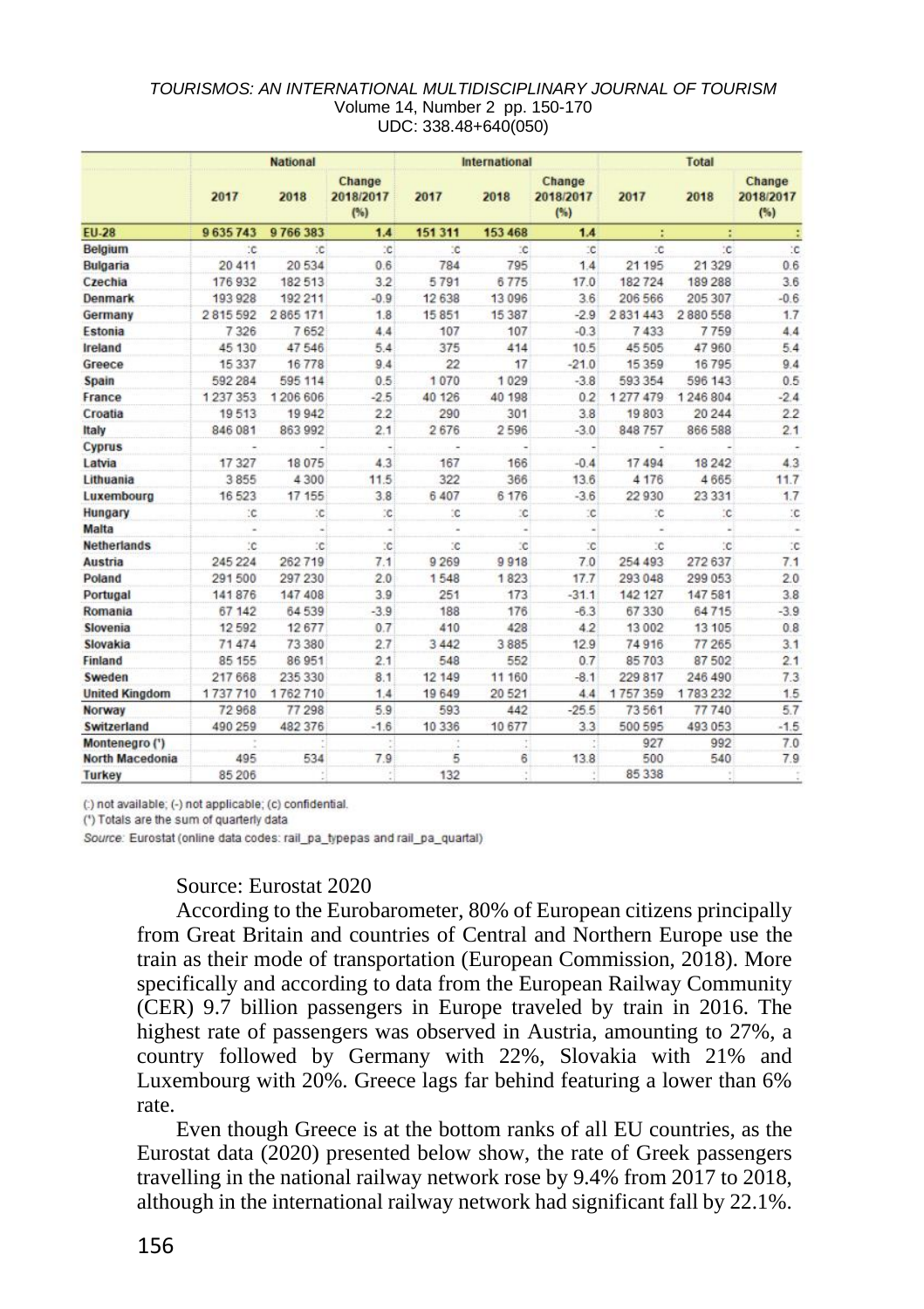According to the same data set the number of commuters by rail on both national and international rail networks in countries of the European Union (EU-28) have risen by 1.4% from 2017 to 2018, a trend showcasing the dynamics of the development of railways as a means of transportation in Europe.

59% of Europeans passengers claims to be satisfied with the punctuality and reliability of train schedules while 66% express satisfaction with the frequency of trains at stations and the overall reliability of the mode (European Commission, 2018). According to the Eurobarometer, the numbers show a 7% improvement from 2013, when a similar survey was conducted. 55% of the same group declares being satisfied with the amount of information provided during the trip, especially when delays are involved, an increase of 8% compared to 2013. As far as the type of route is concerned, 11% of Europeans tend to use the railway once a week for suburban travel while 5% does the same for local/regional destinations. Still, 78% claim that they have never traveled abroad by train.

Pertaining to the demand for attraction trains, statistics are quite limited, as their passengers are not differentiated from the general demand for rail travel. Nevertheless, it is safe to suggest that railway related tourism is an important form of dedicated tourism trends internationally. In France, for example, estimated that 4.5 million tourists favoring railway. It generates revenue of  $\epsilon$ 60 million and creates of approximately 1,000 jobs, 600 of which are directly related to it while the rest are indirectly related ones (Marchi, 2010; Blancheton and Marchi, 2013). In Switzerland, two attraction lines, the Glacier Express and the Bernina Express, have generated 250 directly jobs, while in Ohio, USA, 30 such lines are in operation attracting a total of 3 million tourists annually. In Greece there is an increasing demand for such trains especially during the summer months. It is worth noting that in 2018 there was a dramatical increase in passenger traffic in the Pelion line, estimated at approximately 20,000 passengers from Greece and abroad, from 16,000 which is the number corresponding to the year 2017. At the origin of this increase was of course the organized mass travel tourism excursions from Israel, Bulgaria, Germany, France, England, Italy and Australia but also educational trips and school excursions from various areas of Greece (etravelnews, 2018c).

Efforts are being made at the international, European, and national level to expand the rail network connecting countries and to improve intermodality and passenger safety. In this context, the European Council, through the White paper 2011 "Roadmap to a Single European Transport Area - Towards a competitive and resource efficient transport system" called for a speedy adoption of the fourth package of measures in the field of rail transport, aiming to secure open access to the internal market for passenger rail transport, the independence of the infrastructure operators, the auction for public service contracts with competitive bids and the highest level possible of railway safety and interoperability (European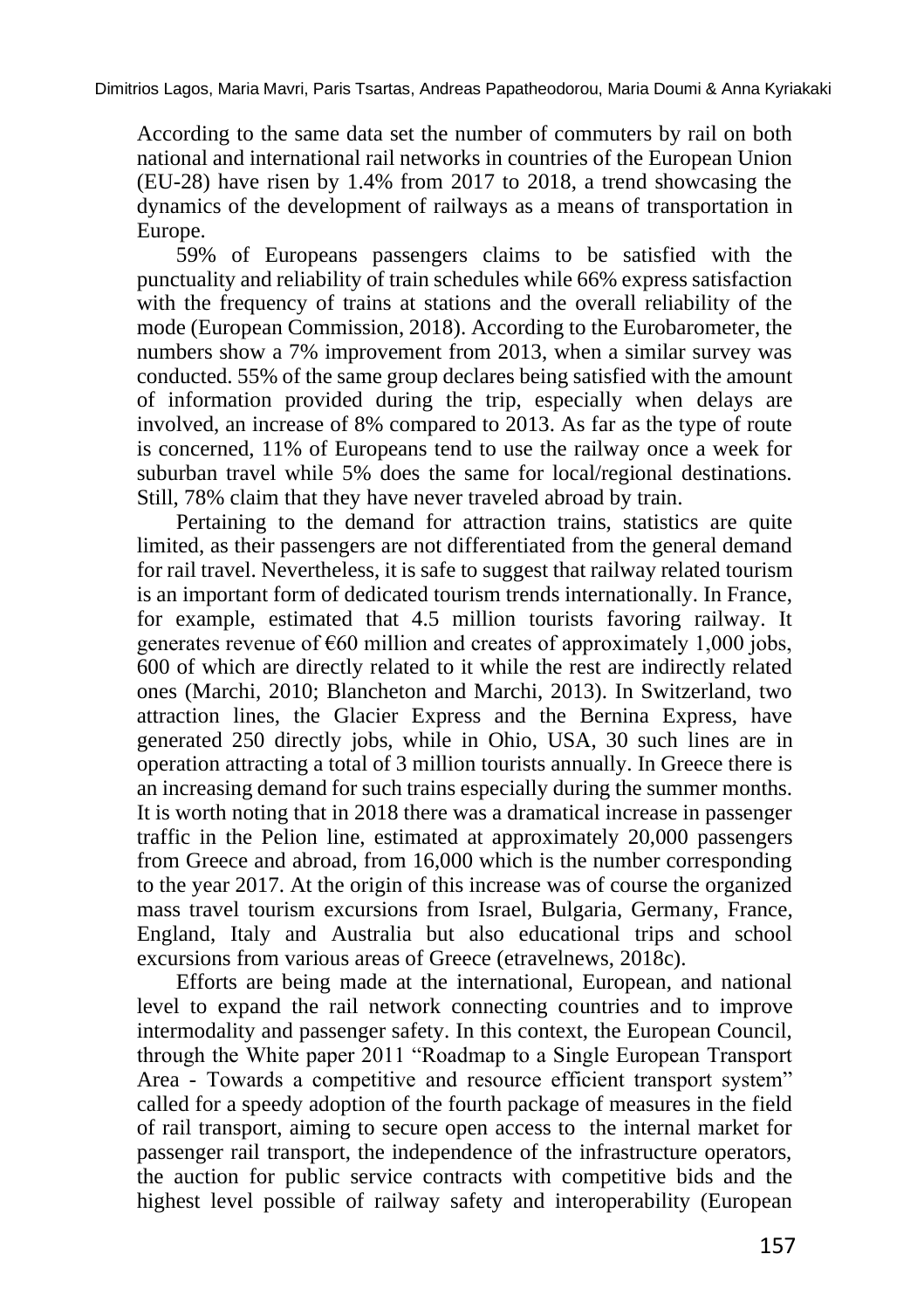Parliament, 2018). In Greece, the key points of the National Strategic Transport Plan include cross-border road projects of emblematic value which will enhance the transportation of goods and carriage of passengers inside the country and abroad with special emphasis placed on the Balkans (Metaforespress, 2019). Upgrading the railway line that connects the Ancient Olympia site to Pyrgos and Katakolo, has also been included in the Integrated Spatial Investment program, co-financed by the European Regional Development Fund (ERDF), setting as its main goal the promotion of the tourism product of the region (etravelnews, 2018b).

For railway tourism to be further consolidated and developed the intersection of the attraction trains lines departing stations with "regular" train stations, road transportation stations, ports or airports is crucial. Such interoperability will establish a sense of continuity and corresponding synergies with all modes of transportation. The Eurail/Interrail card is another important development in this direction. It aims to provide the opportunity to travel by train in Europe at very low cost to a target group of mainly young people from 31 countries including Greece. Annually and worldwide close to 220,000 Interrail cards are sold to European citizens and 400,000 ones to non-European passengers. It is worth noting that the Greek TRAINOSE is a member of the railways network, to which Eurail / Interrail cards are available (etravelnews, 2015). In addition to railways of neighboring countries, shipping companies participate in these offers, more specifically for the Italy – Greece, the Adriatic route.

In conclusion, rail transport is undergoing a phase the dynamics of which are principally due to the following features: the low cost of transportation, the expansion of the network connecting countries (crossborder networks), the relatively lower ecological impact of its operation when compared to other modes of transportation and its promotion by national States and international organizations. Rail tourism and the use of the railway network for tourism purposes represent a rather high percentage (58%) of the total rail travel traffic (European Commission, 2018), a fact which proves the importance of this mode for the development of tourism and vice versa.

### **Yachting and Cruise Sectors**

### a. Yachting

This section of the paper discusses the current situation in the yachting and cruising sectors in Greece and compares them with other competing European and Mediterranean countries to create a roadmap of services that link yachting and cruising with other transportation related to leisure tourists in the context of intermodality.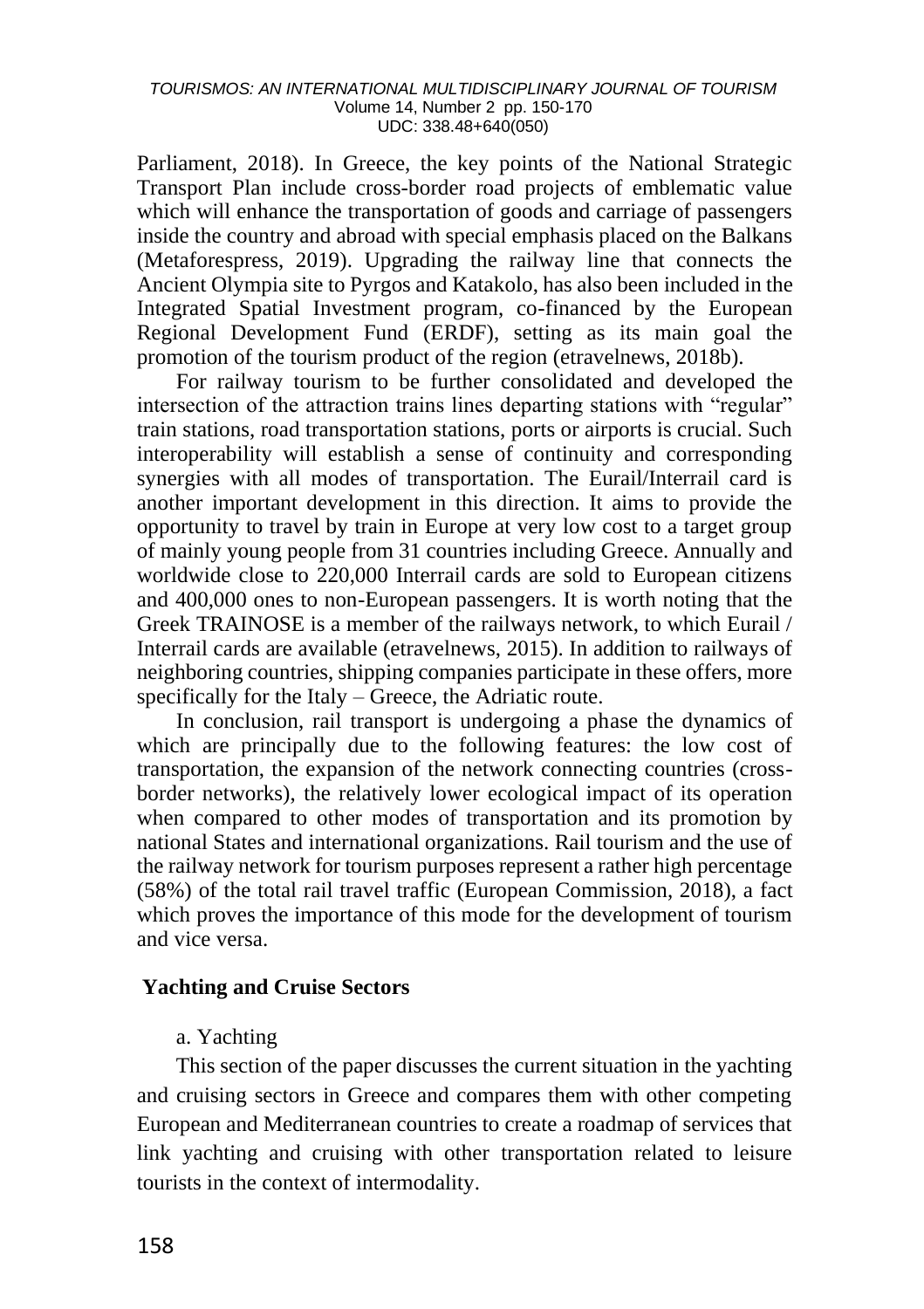The USA is the most developed yachting market in the world. In the European market, areas of more intense yachting development are France with a focus on the Cote d'Azur, Italy, and to a lesser extent Spain. From the point of view of the supply of yachts in the Mediterranean, France, Italy, Spain, Croatia, Greece and Turkey occupy a remarkable position, while "openings" in maritime tourism are made by the countries of the eastern and southern coasts of the Mediterranean (e.g. Cyprus, Israel, Tunisia, Malta). As for berths, they are estimated 40,000 on the Mediterranean coast of France, 50,000 in Italy, about 50,000 in Spain, 13,600 in Turkey and 5,000 in the countries of the former Yugoslavia.

According to a survey by the European Boating Industry, there are 37,200 companies related to the boat industry in Europe, while there are over 234,000 direct jobs. Only in the boat production sector there is a turnover of 6 billion euro. 48 million Europeans are involved in marine activities such as rowing, windsurfing, diving, etc., while 36 million are involved in yachting. The boat ownership ratio in Europe is 1: 164. The marinas are distributed in the European Continent as follows: 2,000 marinas in northern Europe, 800 marinas on the Atlantic coast and 1,200 marinas in the Mediterranean.

According to the data of ICOMIA (2015) in Greece there are 170,052 boats of which 125,137 belong to the category of plastic boats including boats with outboard engine, i.e., 74%. The second largest category is the inflatable boats which amount to 21,400, representing 13% of Greek boats. The motorboats (13,445) with internal engine are 8%, the PWCs (6,000 boats) are 3% and 2% are the sailing boats (4,060 boats).

According to the data of Greek National Tourism Organization (G.N.T.O.) and the Hellenic Marine Association, the number of organized marinas amounts to 22 with a total capacity of 8,924 seats, of which 4,075 are in Attica. The located marinas are 55, while there are also 80 tourism shelters. It is estimated that the 8,924 berths in the marinas produce 389 direct jobs.

The competition for the Greek yacht ports comes from the northwestern Mediterranean countries (France, Spain and Italy) but also from the northeastern Mediterranean (Turkey, Croatia). The marinas of the Northwest Mediterranean are estimated to absorb 80% of the total demand for services in the Mediterranean. The northeastern Mediterranean zone (Greece, Croatia and Turkey) serves 14% of total demand. The remaining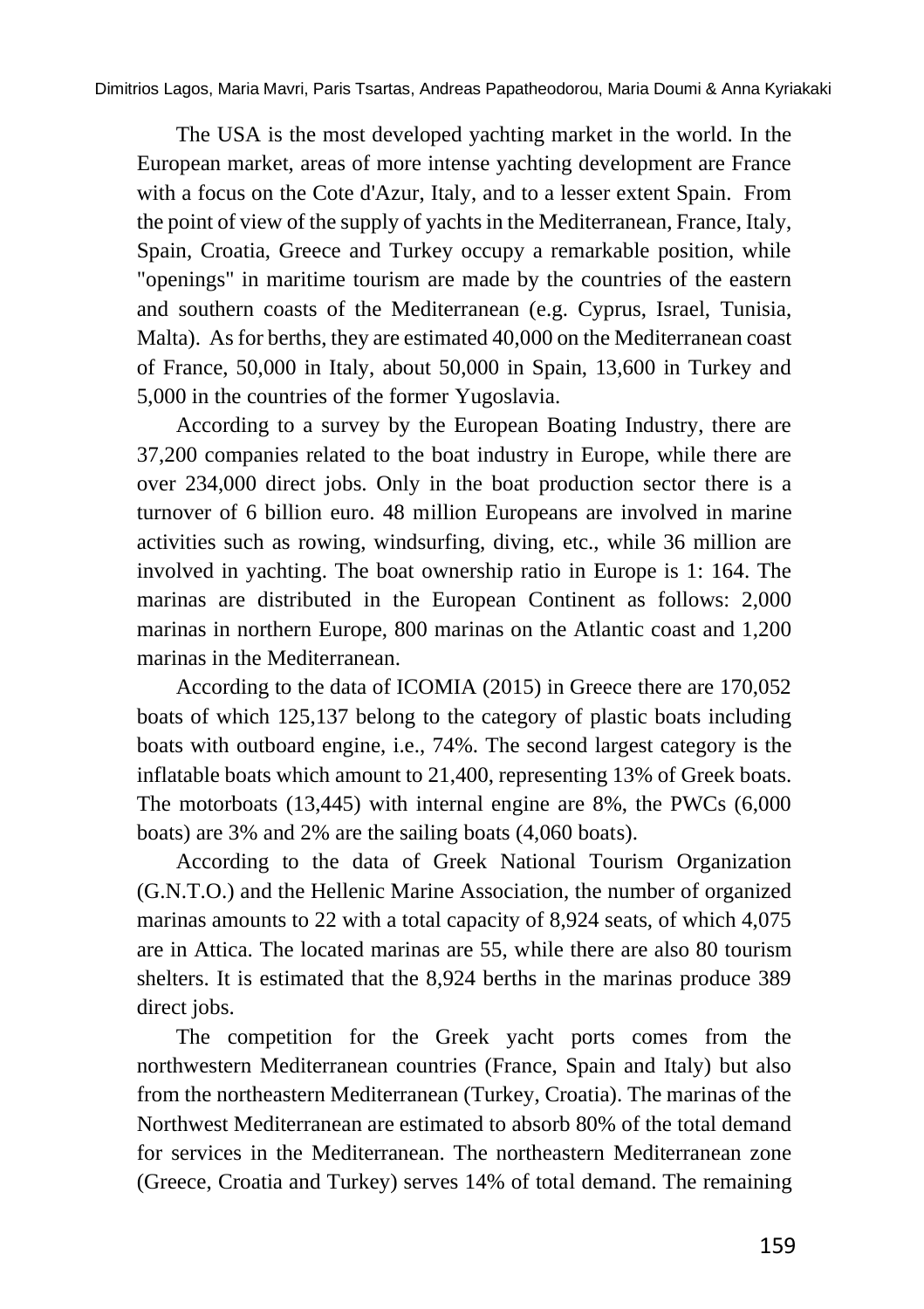6% is absorbed by Algeria, Morocco, Cyprus and Egypt (Chen, Balomenou, Nijkamp, Poulaki, Lagos, 2016).

Based on the analysis made in the maritime activity of yachting, we believe that intermodal opportunities may exist in the following cases:

• In the 22 located and organized marinas that operate in the various parts of the island complex of Greece with a total capacity of 8,924 mooring places, of which 50% are in Attica.

• In 30,000 charters per year from about 100 charter companies, with average charter duration of 9 days serving an average of 270,000 people, which shows the good prospects for further growth for the coming years.

• In the 100 companies that deal with the object of maritime tourism with the 17,700 boats that they have and the 1,600 people that are directly employed.

• In the innovations implemented by yachting companies and related to the product advertising activities, to attract customers.

• In the capacity of the recreational ports that can serve from 500- 2,000 boats per day with several additional benefits.

• In the geographical dispersion of marinas and yachting companies throughout the island area of Greece.

• In the possibility of combining the yachting offer with the parallel alternative forms of tourism (e.g. sports, health, educational, adventure, eco-tourism) and the creation of the necessary support infrastructure in the framework of integrated development programs.

It is obvious that tourists (users or owners of yachting) when moving to the various access points of boats (e.g. marinas, ports, shelters) scattered in the island complex of Greece, use all available means of transport (private or public). Also, the tourists/passengers of these boats seek information about their various points of movement. Tourists who are interested in yachting when arriving by air at the various airports, to reach their hotel of residence and then to a marina, can usually make use of the transfer services from the hotel, rental vehicle (rent- a-car) or public transport. Therefore, the intermodality of means of transport is indispensable for the smooth operation of the yachting market. However, the spatial discontinuity and the special multi-insularity of the Greek island area require the creation of an integrated information system that is useful to leisure tourists.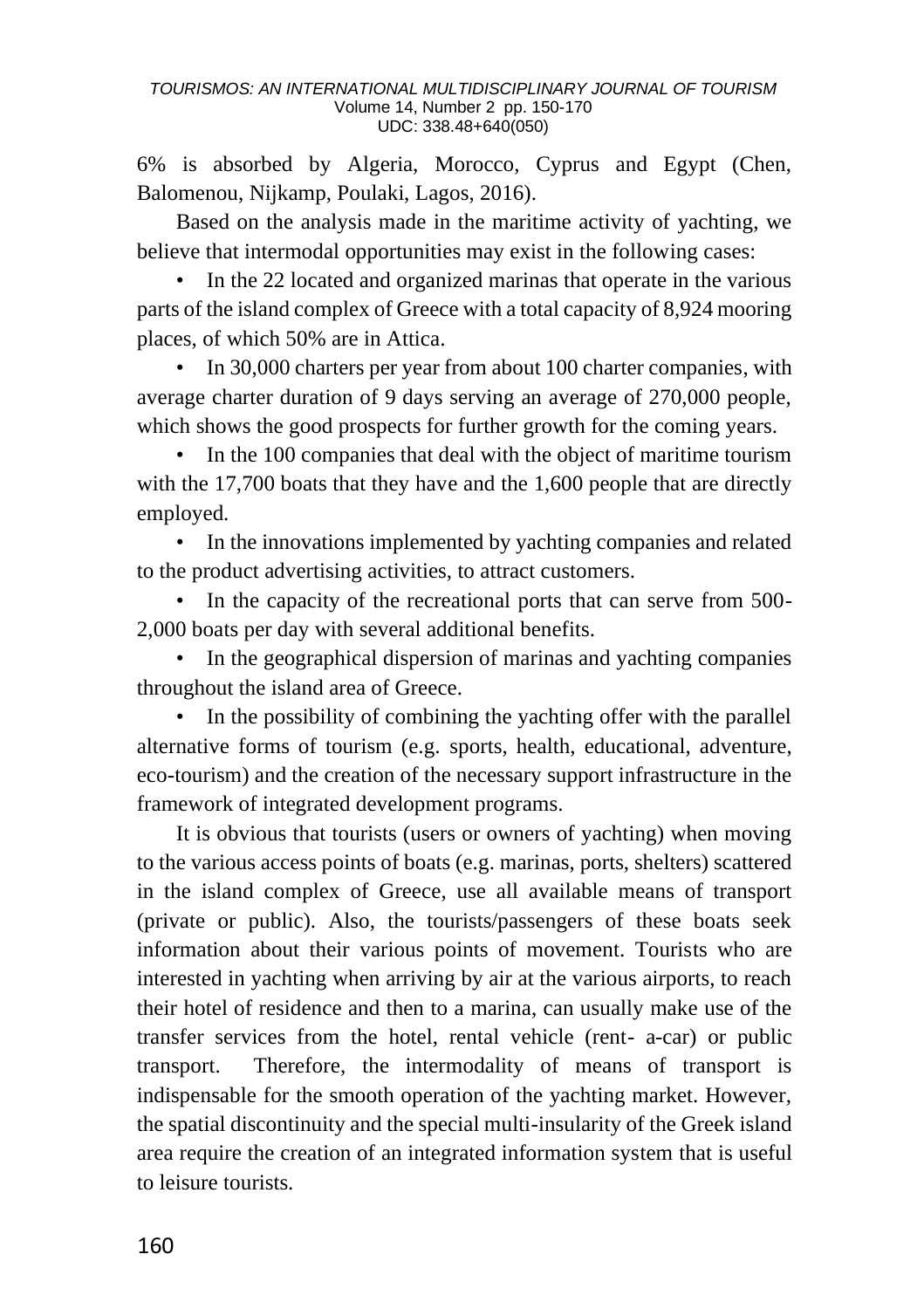### b. Cruise Sector

The international cruise offer has attracted several new companies in recent years, while the activity in the field of tour operators is also important, in the context of the verticalization strategies they apply. The cruise offer is more and more diversified and specializes its product through cruise ships that offer more and more experiences (e.g. sky-diving simulation, branded chefs, etc.) but also by modifying the offered experience to meet the requirements of both families and individual travelers traveling alone, trying to address a wide range of passenger needs and requirements. Following the developments that characterize the international tourism offer, the cruise industry is dominated by a small number of powerful companies that own a large part of the fleet and of course the lion's share in terms of supply. This is largely due to the acquisition and merger strategies adopted by the leading companies in the global market (Pallis, et al. 2017).

Characteristic of the growing trend of the global cruise offer is the fact that Carnival Cruise Lines added to its fleet 30 new vessels in the period 2007-2016 while the Royal Caribbean Cruise Lines in turn invests in larger vessels with a capacity of more than 6,000 passengers and crew of about 2,000, trends followed by several other smaller companies. Thus, by 2020 the global cruise ship supply is expected to reach 370 vessels (Pallis, et al. 2017).

Greece does not have any cruise companies and that is why the emphasis is on attracting existing international companies and utilizing the existing port infrastructure.

The regional distribution of cruise ports in Greece shows that there is dominance in the regions of the South Aegean, Crete and the Peloponnese and lagging in the other Regions. Except for the port of Piraeus, there is a strong absence of ports that can accommodate large cruise ships, even in well-known tourism destinations.

A total of 42 Greek ports host 5.2 million cruise passenger movements annually, corresponding to 4,300 cruise ship approaches. Eight (8) of the Greek ports receive more than 100,000 cruise visitors annually, with significant benefits for local economies.

The evolution of the demand for cruising in Greece in recent years clearly presents both the impossibility of substantial strengthening and its sharp fluctuation. This demand is unevenly distributed in the 42 ports of the mainland and island country that receive cruise ships with the lion's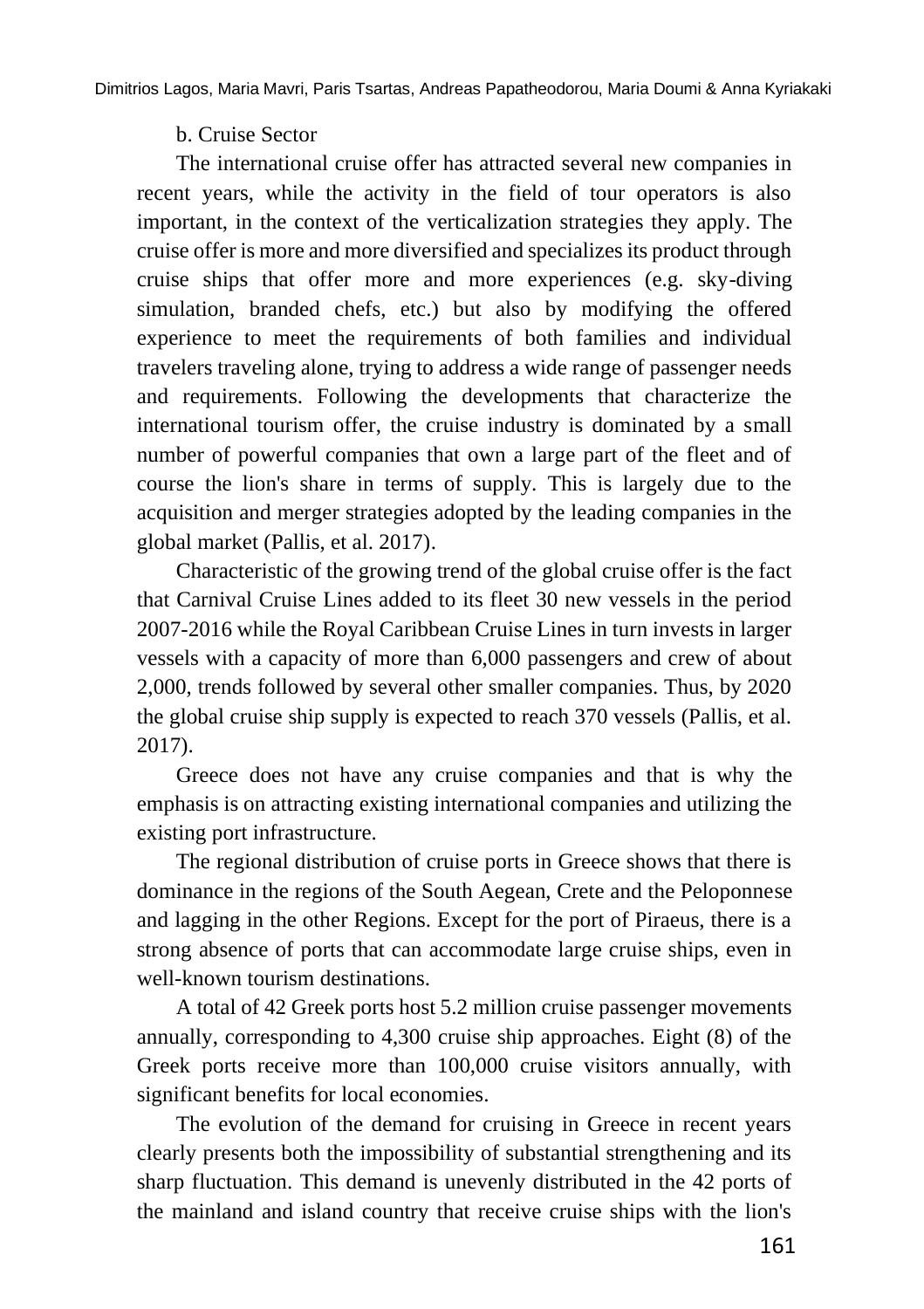portion having five ports, which account for 74.2% of total traffic. At the Mediterranean level, the share of cruise passenger arrivals in Greece reached 8.38% in 2016 (Pallis, et al. 2017).

In terms of quality features, the demand for cruising in Greece is overwhelmingly expressed by foreign tourists who have a high educational and economic level, SETE (2018). It is worth mentioning that according to PwC estimates, the growth rates of cruising in Greece can lead to quantitative data by 2021, where one in ten foreign arrivals in the country is due to the cruise with a contribution of 3% to tourism revenue (PwC-REMACO, 2016). Unfortunately, the Covid-19 health crisis overturns this optimistic forecast.

Based on the above analysis made in the maritime activity of the cruise we estimate that intermodality opportunities may exist in the following cases:

• The development of cruise tourism (especially home porting) is directly linked to the existence, within walking distance of the port, of an international airport where a significant number of both scheduled and charter airlines will operate, with which the destination and the port will develop strategic partnerships. This cooperation should aim at supporting both companies and passengers through actions such as: a) providing cruise check-in counters at airports, b) existence of airport check-in counters in the ports, c) direct transfer of luggage from the airport to the port and vice versa etc. At the same time, at local and regional - national level, cooperation relations should be developed with the wider stakeholders who in one way or another shape the local - national tourism policy or are involved in decision making that can directly or indirectly affect the development of the cruise.

The cooperation of the city and/or the tourism destination with the port that hosts the cruise ships is particularly important, in order to preserve not only the support of the cruise, but also to protect the city and the destination from possible negative consequences that may cause the development of cruise (e.g. exceeding spatial carrying capacity due to the presence of cruise ship passengers - visitors to small but well-known tourism destinations such as Santorini).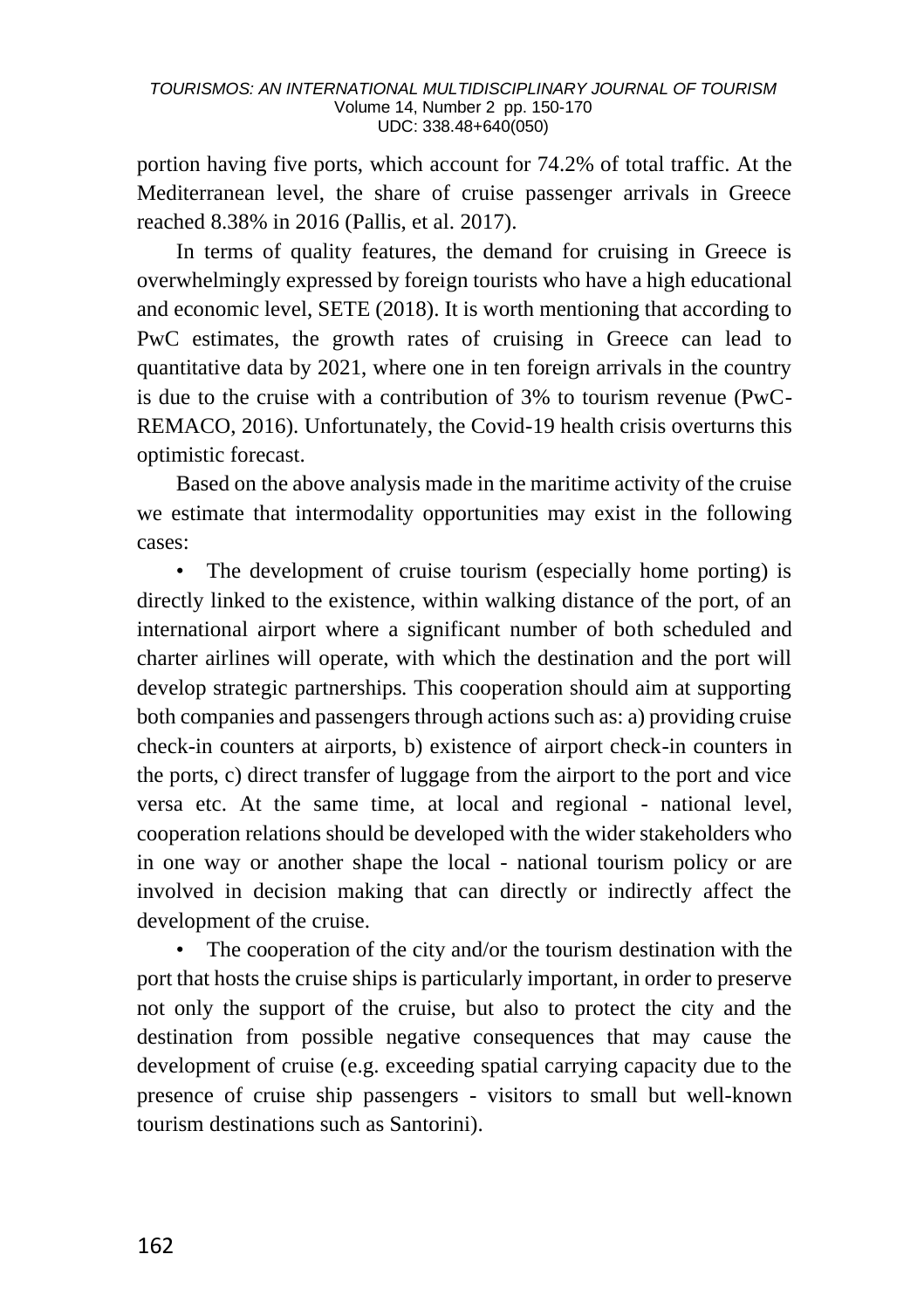## **A Roadmap for Policymakers**

a. Sustainable and Socially Responsible Policies and Practices

The implementation of sustainable policies, practices and products from the late 80's affected the ways, means and modes of Travelling. Tourists started to travel more in different destinations and using different means of Transport for their journeys to and in the destination. Selecting sustainable and alternative means of transport (beside planes and charter flights) thus became a mode and this was also related with the efforts made by Tourist Enterprises and Destinations to reduce carbon emission and environmental footprint related to the development of Tourism. It is a policy issue the last 20 years to implement and use sustainable products which could achieve these crucial goals for transport companies and tourist enterprise of all short in Tourism Destinations.

In that aspect, socially responsible tourism practices also played a sustainable role for both demand and supply regarding the relation of transport to sustainable tourism. Tourists wanted more sustainable means of transport and destinations, tourism enterprises and tour operators started offering the necessary product and infrastructure e.g., parking in tourism destinations, implementation of electric vehicles or the use of less polluting fuels for airplanes. The socially responsible practices became an issue from the 90΄s for Tour Operators in their Initiatives regarding the adaptation of such practices in their function and the collaboration with Hotels and Destinations for their implementation by Tourists and Locals. In that manner Sustainable and Socially Responsible Practices became also an issue of promotional policies Destinations in their effort to be more competitive in this new era of sustainable tourism.

### b. Geographical Dispersion of Tourism Destinations

The 80's was the decade from which quick augmentation of the number of destinations occurred in the global level. This was mainly because Tourism was by then considered a safe and cohesive way to develop the economy both in terms of incomes and employment. We witnessed a shift of the overall economic policy of countries and regions toward the adaptation of Tourism as their main or important sector of their development. This was the case for regions which may be considered as far (regarding their geographical proximity to some of the major markets) or exotic regarding their characteristics.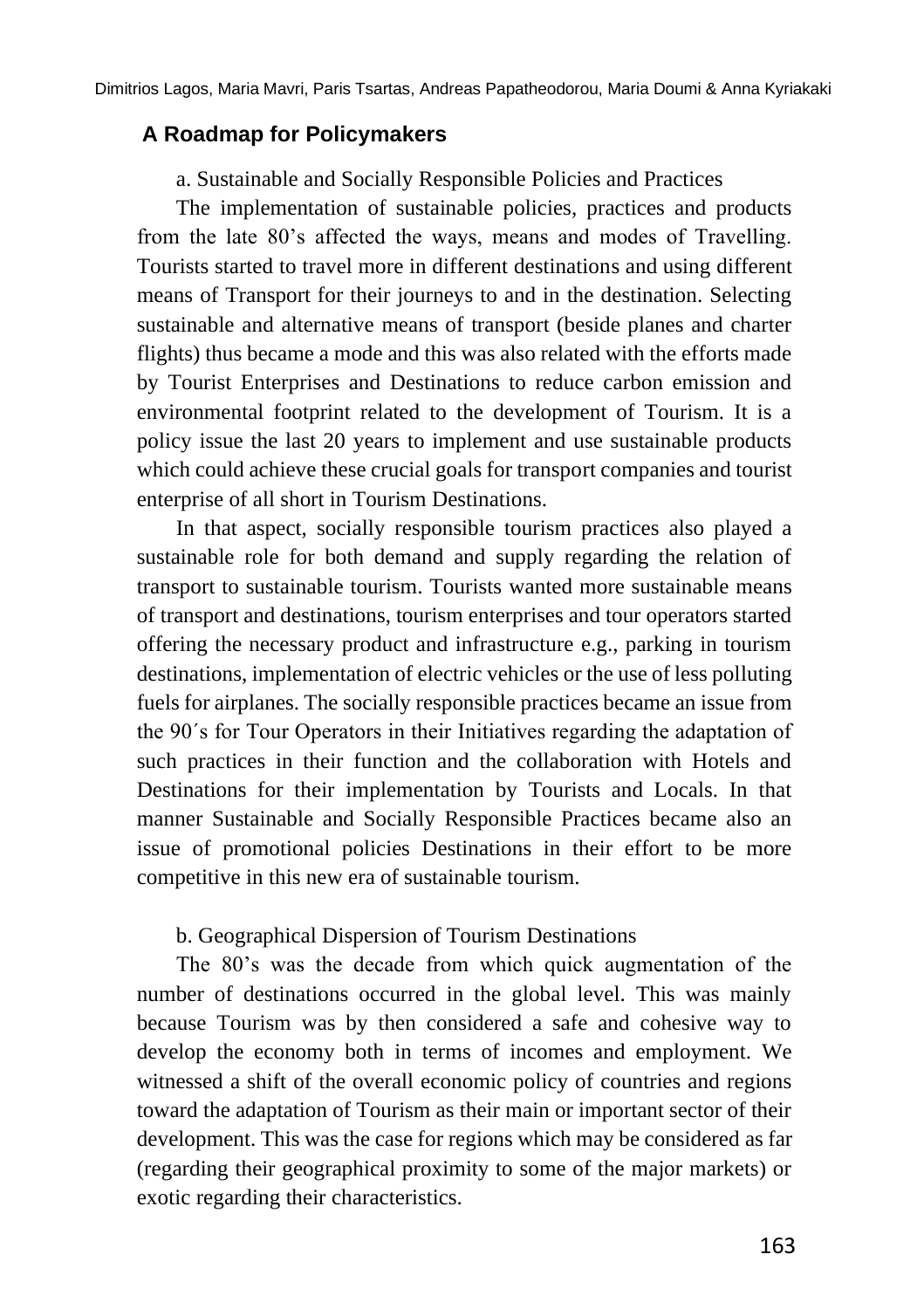#### *TOURISMOS: AN INTERNATIONAL MULTIDISCIPLINARY JOURNAL OF TOURISM* Volume 14, Number 2 pp. 150-170 UDC: 338.48+640(050)

In this evolution Transport (especially planes and trains) played a significant role in this ongoing process through which almost every country of the globe is now possessing several Destinations. This of course meant also that these newly developed destinations had to compete with a number (even in the same country) of older and more Known destinations so mainly planes and their different types of tourist transports offered became the pillar of this effort: conventional flights, nonstop flights (in areas were before a stop was necessary e.g., to Asia's destinations) in faraway destinations Asia and the Pacific), charter flights and travels with low cost companies.

The cost of flights, the type of planes used the environmental impact of their use and of course the developmental economic benefits for the region and its destinations thus became a crucial issue. Another issue which also occurred was the fact that in some cases (in Europe or the USA) trains and boats became (for both economic and environmental reasons) a more competitive mean of Transport both for Domestic and International travels.

#### c. A change on Tourist Motives

Tourist motives have changed after the 90's following the boost on the number of national and international trips by year and the emergence of the dynamic market of the vast number of SIT products. At first this produced a bigger number of Travels per year with the use of different means of Transport and of course with different types and characteristics regarding trips e.g., cultural tourism, vacations, educational tourism, MICE etc. The tourists as consumer tends nowadays to behave more in a multimotivational manner regarding their trips and this also affects the type of Transport means they use (Plains, Trains, Cars, Boats, Buses or Bicycles). Their decisions are also related to the fact that the SIT products as a pluridimensional market are now a vast part of the offered products and services of almost all Tourism Destinations worldwide. In some cases, we also have several specialized destinations for different SIT products namely: Cultural, Historical, Ethnic, Sport Tourism, Theme Parks, Scuba Diving, Bird Watching, Eco tourism, City Tourism, Religious, etc. All these destinations tend to produce different type of demand uses of transport means- for the travels undertaken. In many cases also the specific characteristic of these Destinations e.g., City Tourism, Ecotourism, Sports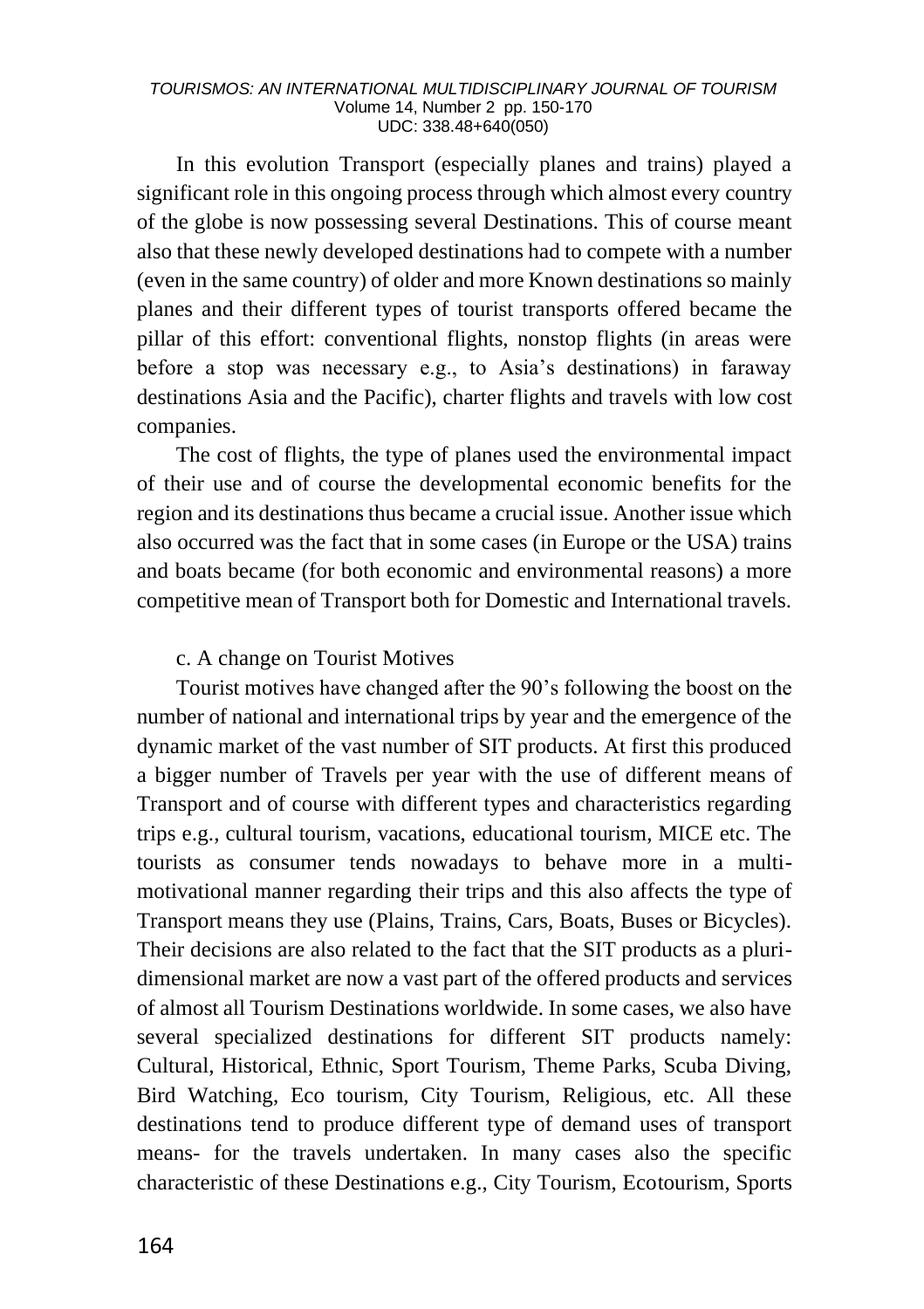etc. impose the type and means of transport e.g., bikes, bicycles, boats, cars, electric vehicles of all shorts.

d. Climate Change impacts and Environmental considerations

The issue of Climate change in the last 20 years is vastly affecting – and will continue to affect in many aspects- the type and means of transports. This issue followed similar considerations from the 80΄s - but in a less decisive scale – for the environmental impacts (pollution, sound pollution, environmental footprint) of Tourism Development and especially transports by planes and cars.

This initial discussions of the environmental impacts of Tourism Transports was also an issue on the following Climate change discussions. They had also produced some of the first policy measures regarding the reduce of fuel consumption and the reduce of environmental footprints caused by the excessive use of airplanes for Tourism Transport. The climate change discussions reinforced these, policies and measures and oblige the Global Tourism Industry to undertake specific measures regarding the future of tourism as a whole and especially that of Transports of all shorts. All the recommendations and proposed policies lead to changes with economic and developmental costs for many tourism regions and destinations (especially those who are dependent on long haul travels and geographically faraway markets and tourism target-groups). Sustainability and Social Response Policies on Tourism in the meantime underlined that for the future of Tourism Transports the adoption of serious measures is a one way street which will ensure a more environmentally friendly type of Travel soon.

e. Digital innovations affecting transport

Several digital innovations of the last 30years affects directly or indirectly transports. In that group we have:

• E-tourism policies for tourism destinations and enterprises which promote less fuel consumption and alternative means of transport especially in the destinations p.e. bicycles instead of cars, electric vetches instead of conventional ones, public means of transports instead of private vehicles

• Policies and measures regarding smart cities or culturally and environmentally fragile environments. In these cases, we have policies and measures which facilitate- using technology- tourists in their touring,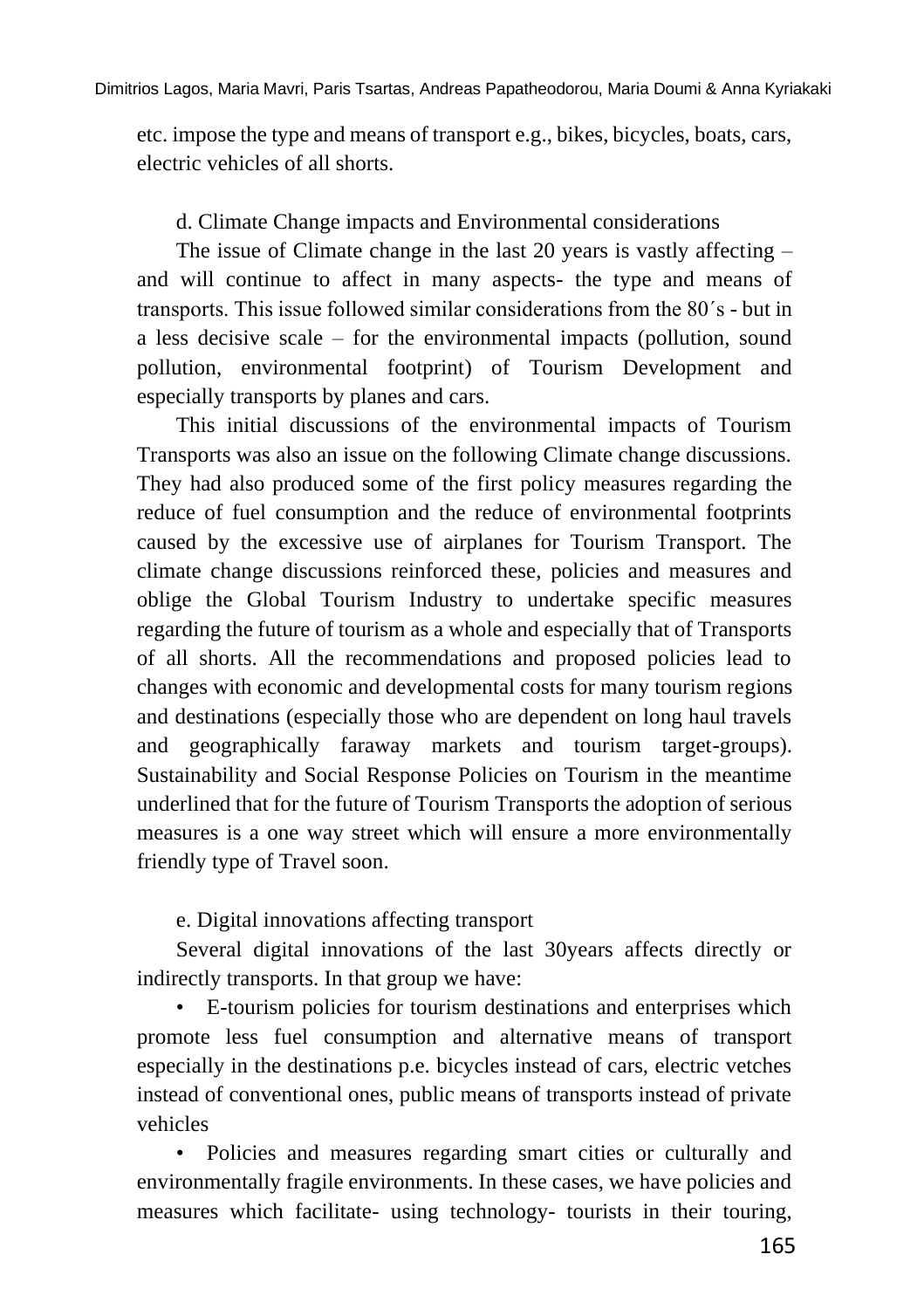parking, or hiking in the specific areas. Plus, this is also becoming a promotional tool for the destinations (sustainable destinations, environmentally conscious destinations, protection policies implementation).

• Digital Tourism Travels or experiences. Long before covid 19 this was an issue, but in a marginal way. Innovation technologies and covid 19 pandemic reinforced the efforts and we now have specific products regarding this type of travels and experiences. In some cases, innovative (e.g., Mice Industry) this may lead to considerable changes in the types and characteristics of travels namely reducing the conventional type of Business travels and Congresses. In the overall picture in any case there is no evidence that this may seriously affect Tourism Travels and Experiences in the destination and replace them by digital ones.

In particular, nowadays, Industry 4.0 and its applications, contribute to the transformation of Tourism industry Services provided by Internet of Things (IoT), Block chain, Big Data Analysis, refer to measurable results in the fields of consolidation, promotion and creation of brand name, positive consumer behavior, extension of the tourist season, facilitation of reservations, saving time, finding and hiring a suitable person, maximizing visibility, cost compression, speed / quality of communications etc.

The integrated online destination management refers to dynamic platform, where "modern traveler", could organize a customized trip (accommodation, means of transport, visits to museums, tickets to theaters, etc.), so that the trip could fit exactly to his/her needs. Digital marketing aims to attract individual tourists, who manage by themselves their final destination. From the business side it is a strategic choice and a key tool for organizing the promotional activities of tourism businesses. Digital marketing methods could make a site extremely friendly to users by offering services such as automatic identification of the visitor's country of origin and the appearance of a welcome message in its language. By using technics of Machine Learning, a tour operator could change the position of a tourist site on search engines such as Google, Yahoo, and increases a website's traffic. Finally, at the forefront of e-marketing are various promotions that use original and attractive promotion methods with welldesigned e-mails, banners, e-games and e-cards that reach the potential customer to find the more suitable destination.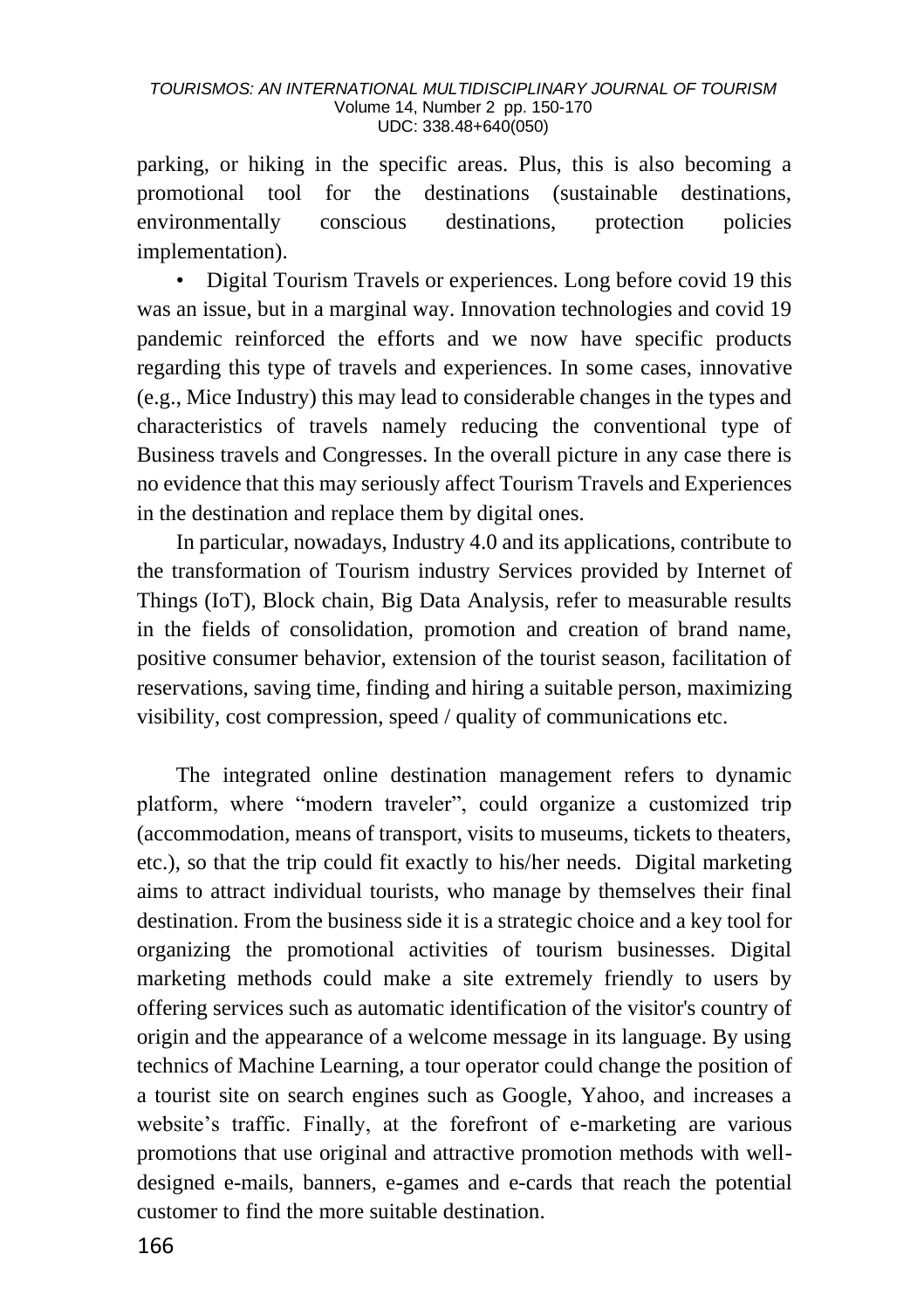E-marketing methods in tourism are supported by social networks and Web 4.0 applications. These are tools of mass collaboration, which allow internet users to participate simultaneously, and to collaborate directly with other users for the production, extraction and transmission of information and knowledge through the internet. Examples include:

- The online magazines and personal Blogs
- Social Collaborative Networking Websites
- Podcasting and Online Videos
- Tagging technology for marking and categorizing information

• Mash-ups technology for combining different content sources or software

• Wikis technologies that allow users to write content together.

• The RSS (Really Simple Syndication) technology for sending information directly to a web page

• The technological combination of AJAX (Asynchronous JavaScript And XML) to create better, faster and more web-friendly applications.

• The use of advanced multimedia technologies, digital maps and virtual reality to highlight tourist destinations

The above framework also includes multimedia, digital maps, and virtual reality techniques, which are increasingly used in tourist geoportals to highlight destinations in conjunction with other applications, such as mobile platform technologies and electronic destination management. The use of multimedia in tourism aims to provide more complete information in a variety of ways, from national tourism operators to tourism businesses. 3D imaging, video, audio, and e-books are used to effectively promote tourist destinations.

The use of mobile platform technologies in tourism (m-tourism) is one of the most important technological developments in tourism and a key example of personalized service. M-tourism applications are mainly used in the promotion and management of alternative tourism and in particular eco-tourism (tours in natural parks, cycling routes, mountaineering) as well as in touring cities in the form of a portable guide.

Moreover, data mining and business intelligence techniques are key tools for companies interested in developing useful search engine optimization systems that collect data for customer relationship management purposes and aim at the focused marketing. These systems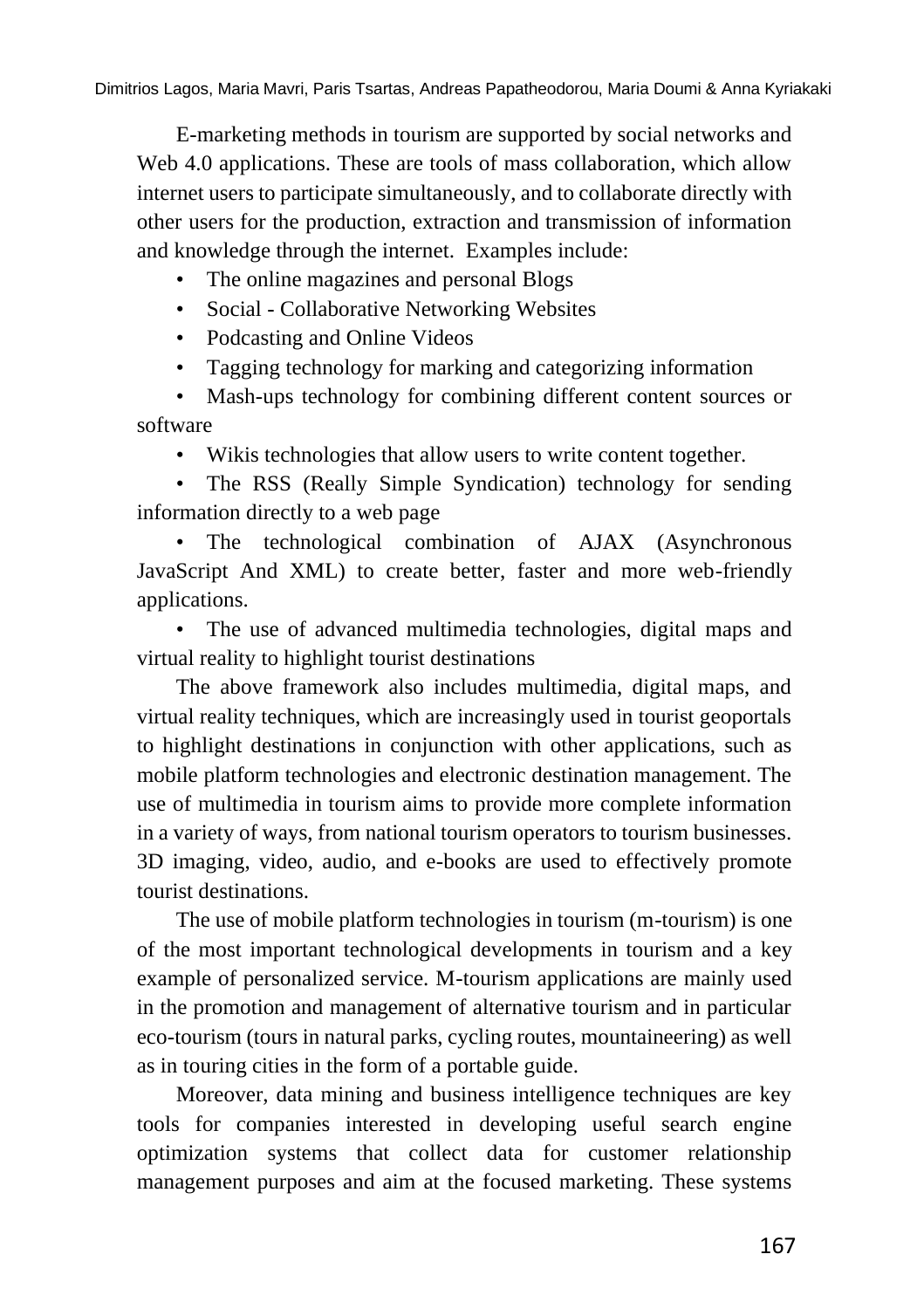allow the systematization and utilization of data from market research, studies and the analysis of the results of advertising campaigns.

Finally, one of the modern trends in technological development is to serve the needs of People with Disabilities (PWDs) and the elderly, who until recently were minorities in the use of the Internet. Nowadays, more and more companies and institutions consider when promoting their websites and electronic services the promotion of their products to disabled and the elderly people.

## f. Issues related to the Post –Covid period

The post covid period will be heavily related with travels with more sustainable and safer –regarding health- protocols, norms, and characteristics. In this new framework transport (means, types, and characteristics) will have to adapt and implement several norms and protocols. They will also have to invent new types and means of transports technologically and environmentally related to these new norms. In this same period the consumer behavior of tourists will most probably lead to decisions which will reduce travels to faraway destinations because of cost and because of considerations regarding the implementation of safety and healthy norms from specific destinations and regions. This may lead to a new era of competition where sustainability will be the key issue.

### **CONCLUSIONS**

This paper reviewed practices in the transport for tourism sector emphasizing issues related to rail, yacht, and cruises. Policy implications were then discussed in detail. Over the last thirty years we have witnessed major changes regarding Tourism Development and Tourism Travels. Most of these affected or will affect different aspects of Travel Transport: Sustainable policies and practices, Geographical dispersion of Tourism Development, Tourist motives, Climate changes impacts on Tourism, etourism policies for Destinations and Enterprises, Digital Tourism experiences versus in in situ Tourist experiences, Smart cities, Implementation of new norms for travels on the post-covid period, Substitution of tourist consumer choices on travels related to the cost and the distance of destination. All these issues created- and will recreatespecific policies and measures for Tourism Transports. In many cases we also have new tourism products or types of destinations which also influenced the synthesis, mode and types of Transport use for Tourism.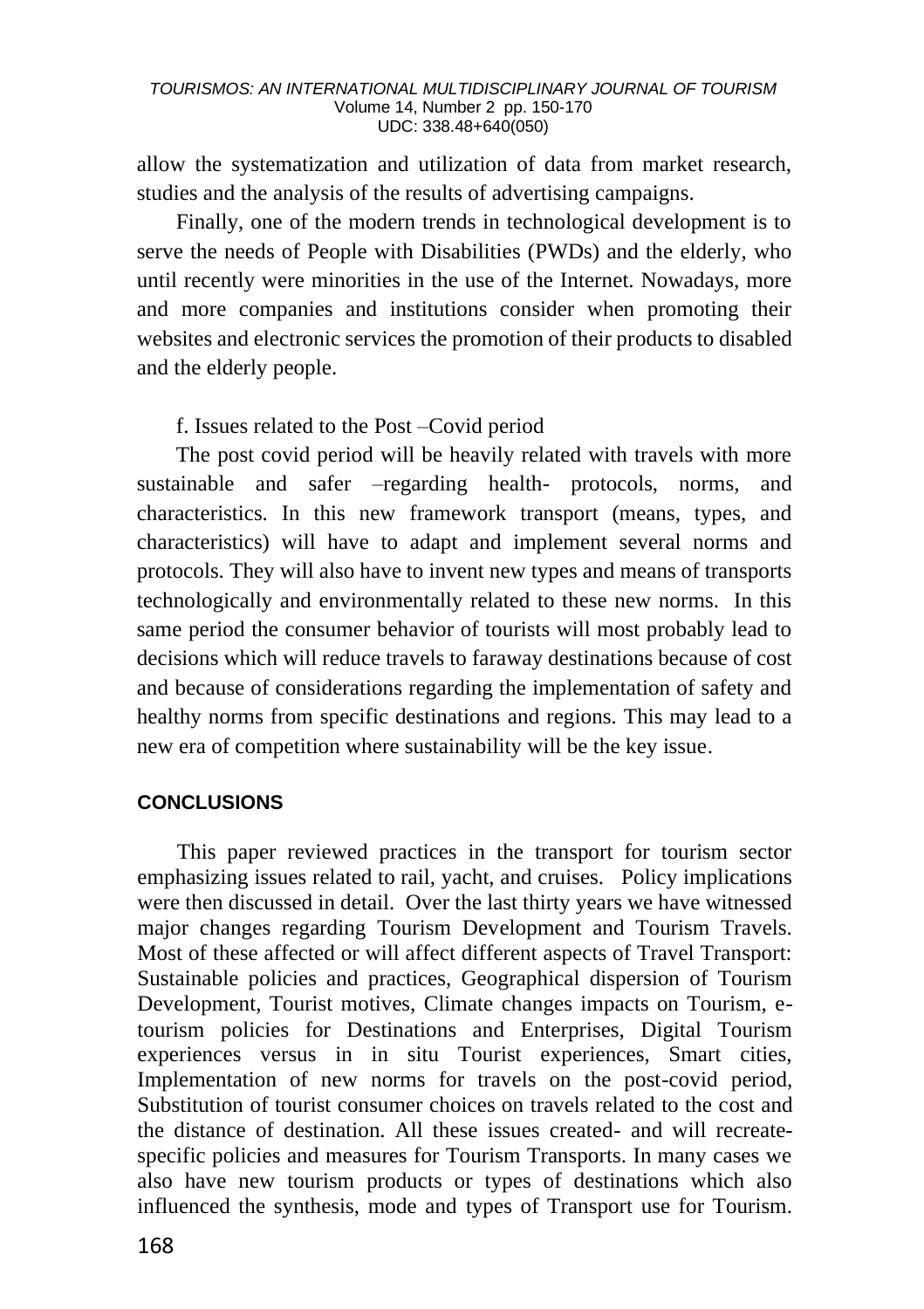Dimitrios Lagos, Maria Mavri, Paris Tsartas, Andreas Papatheodorou, Maria Doumi & Anna Kyriakaki

Bearing in mind that Transport is a crucial pilar in the fast growing  $-$  in a global scale Tourism market all these issues create a totally new era for the transport sector in the first 20 years of the 21st century and the post covid -19 period.

### **REFERENCES**

Association of Greek Tourism Enterprises (SETE), 2018. The contribution of Tourism to the Greek economy in 2017, available at: http://www.insete.gr/Portals/0/meletes-

INSETE/01/2018\_SymvolhTourismou-2017.pdf (date access 20/2/2019).

- Blancheton, Β. and Marchi, J.J, (2013). The three systems of rail tourism: French case. Tourism Management Perspectives, 5, pp. 31-40.
- Chen, J., Balomenou, Ch., Nijkamp, P., Poulaki P., Lagos, D., 2016. The Sustainability of Yachting Tourism: A Case Study on Greece. International Journal of Research in Tourism and Hospitality (IJRTH), Volume 2, Issue 2, 2016, pp. 42-49.
- Cruise Lines International Association [CLIA] (2019), 2019 Cruise Trends & Industry Outlook, [Online], Available at: https://cruising.org/news-and-research/- /media/CLIA/Research/CLIA%202019%20State%20of%20the%20Industry. pdf [Accessed 11/10/2020]

Etravelnews (2015, 15 May). Promoting rail tourism in Greece [Online]. Available at: https://etravelnews.gr/sidirodromikos-tourismos-ellada/.

- Etravelnews (2016, 3 March). Low cost trains' schedules start [Online]. Available at: https://etravelnews.gr/ksekinoun-dromologia-low-cost-trena/.
- Etravelnews (2018a, 20 August). Low cost trains in Europe's rail transport [Online]. Available at: https://etravelnews.gr/trena-hamilou-kostous-stin-europi/.
- Etravelnews (2018b, 2 October). The plans for the reopening of the tourist railway line Katakolo - Pyrgos - Ancient Olympia are in progress [Online]. Available at: https://etravelnews.gr/prohoroun-sxedia-sidirodromikis-grammiskatakolo-pyrgos-arhaia-olympia/
- Etravelnews (2018c, 1 November). Record increase in traffic on the "train of Pelion" [Online]. Available at: https://etravelnews.gr/rekor-kinisis-stotrenaki-ipirou/
- European Commission (2018). Europeans' satisfaction with passenger rail services [Online]. at: Available at: Available at: http://ec.europa.eu/commfrontoffice/publicopinion/index.cfm/Survey/g etSurveyDetail/search/train/surveyKy/2172
- European Parliament (2018). Rail Transport [Online]. Available at: http://www.europarl.europa.eu/factsheets/el/sheet/130/rail-transport
- Eurostat (2020). Railway passenger transport statistics quarterly and annual data [online]. Available at: https://ec.europa.eu/eurostat/statisticsexplained/index.php?title=Railway\_passenger\_transport\_statistics -\_quarterly\_and\_annual\_data
- Holloway, J. C., & Humphreys, C. (2016). The Business of Tourism. Tenth Edition, Harlow, England; New York: Pearson Education Limited